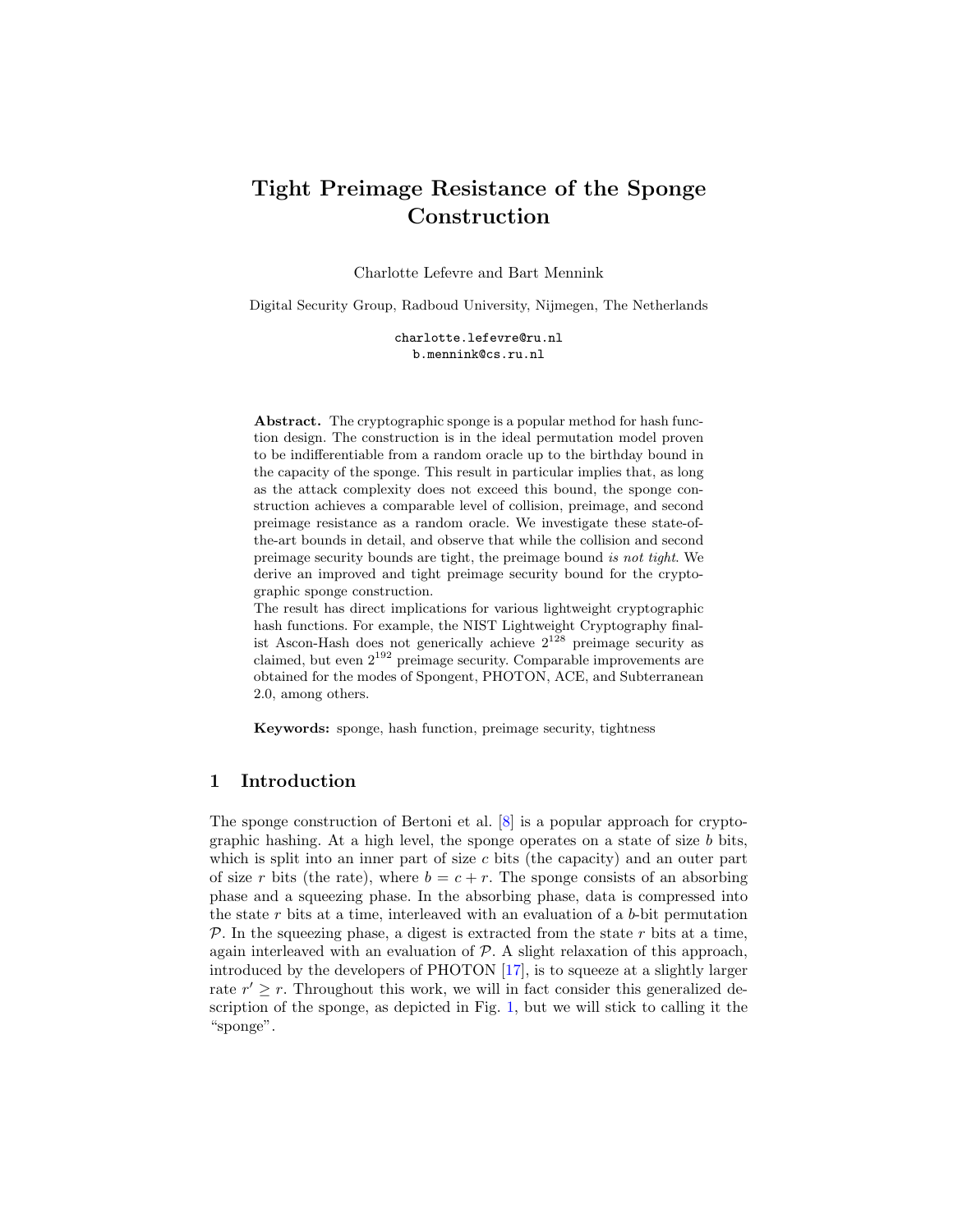The sponge found quick adoption right after its introduction, and its popularity is ever-increasing. Most notably, the eventual winner of the NIST SHA-3 competition  $[21]$ , Keccak  $[10]$ , relies on the sponge methodology. It was quickly acknowledged that the sponge was particularly well-suited for lightweight hashing, see, e.g., Spongent [\[11\]](#page-20-3) and PHOTON [\[17\]](#page-20-1), and in the ongoing NIST Lightweight Cryptography competition [\[22\]](#page-21-1), no less than 22 submissions (including 5 finalists) offer hashing via the sponge construction or a derivative thereof.

Two causes for this quick adoption were the conceptual simplicity of the sponge, and its ability to offer variable output length digests (later, functions that facilitate this were dubbed extendable output functions (XOFs) [\[21\]](#page-21-0)). Another main cause was that the developers [\[9\]](#page-20-4) proved security of the sponge construction in the indifferentiability framework  $[12, 19]$  $[12, 19]$  $[12, 19]$ . In a bit more detail, the authors proved that if  $P$  is assumed to be a random permutation, no adversary with an attack complexity less than  $2^{c/2}$  can differentiate the sponge construction from a random oracle. (For the PHOTON construction with larger squeezing rate  $r' \geq r$ , a comparable bound was proven by Naito and Ohta [\[20\]](#page-21-3).) The result, in words, implies that the sponge "behaves" like a random oracle and that it can be used in (most) applications that were proven secure in the random oracle model. This result also implies that, assuming that the query complexity is at most  $2^{c/2}$ , finding collisions, preimages, or second preimages for the sponge is not easier than for a random oracle. Andreeva et al. [\[2,](#page-19-0) Appendix A] made this implication explicit and demonstrated that for a sponge construction that outputs a digest of (fixed length)  $n$  bits, finding collisions requires at least

<span id="page-1-0"></span>
$$
q \approx \min\{2^{c/2}, 2^{n/2}\}\tag{1}
$$

work, and finding preimages or second preimages requires at least

<span id="page-1-1"></span>
$$
q \approx \min\{2^{c/2}, 2^n\} \tag{2}
$$

work (see also Section [3.1\)](#page-7-0). These bounds have directly influenced the parameter choices of many sponge-based hash designs. Most notably, the SHA-3 hash function family consists of four functions: SHA3-n where  $n \in \{224, 256, 384, 512\}$ defines the output size. Each of these four functions has its capacity  $c$  equal to twice the digest length  $n$  (see also Table [1\)](#page-5-0).

It was clear from the start that the indifferentiability bound of Bertoni et al. [\[9\]](#page-20-4) was tight. As a matter of fact, in around  $2^{c/2}$  work, an adversary can find inner collisions, i.e., different sponge evaluations that collide on the c-bit inner part, and it can use these inner collisions to form a full collision for the sponge and this way distinguish it from random. Likewise, the collision security bound of  $(1)$  is tight, as a collision for a sponge with fixed *n*-bit output can be obtained either by finding a c-bit inner collision or an n-bit output collision. Finally, for second preimage resistance, tightness of the bound of [\(2\)](#page-1-1) can be argued in a comparable way. Clearly, one approach the adversary can take to find a second preimage is an exhaustive search in  $2^n$  work. Alternatively, given the first preimage, the attacker can recompute the sponge on input of this first preimage to determine the final state value before squeezing. Then, it computes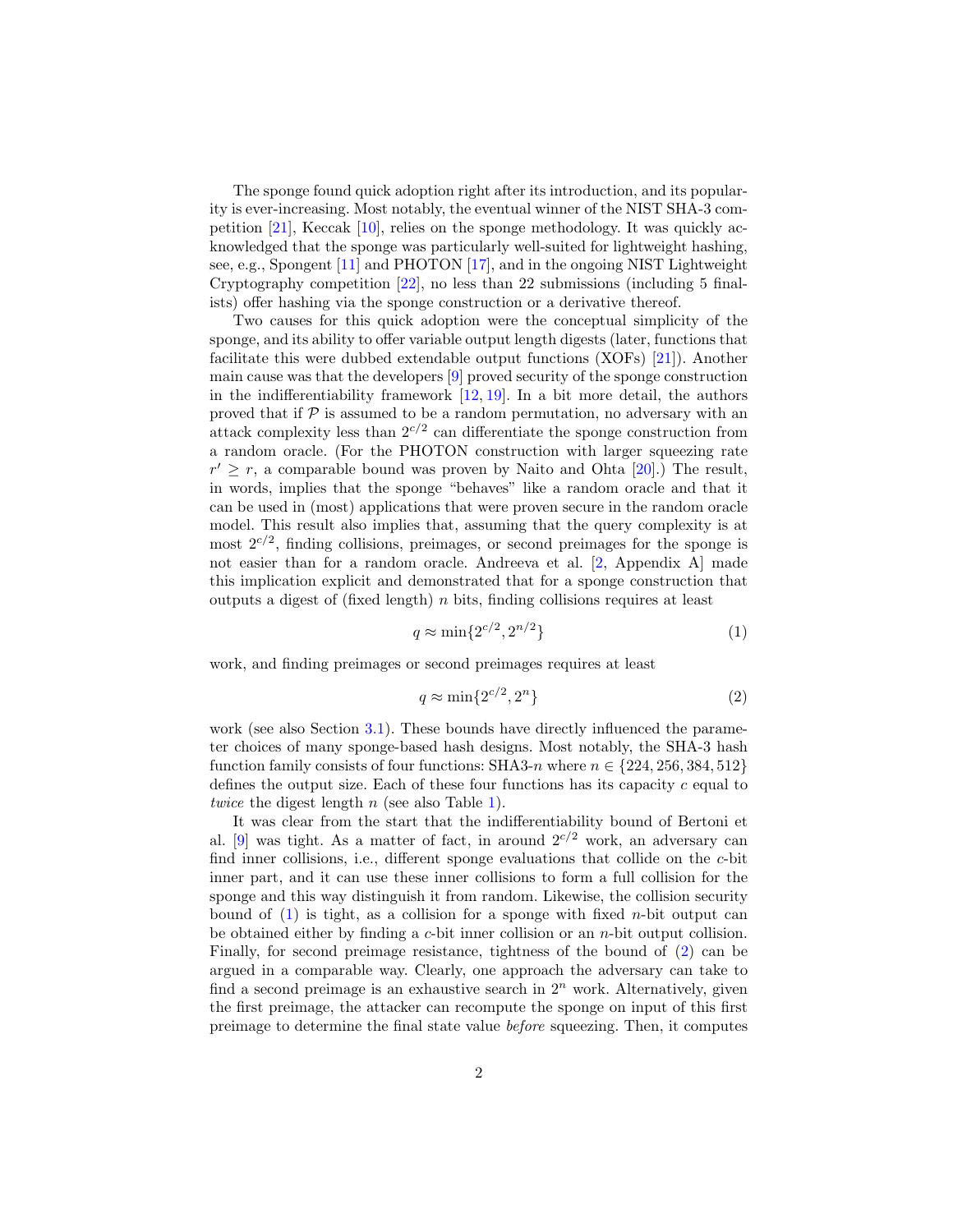the sponge forward from the initial value  $0<sup>b</sup>$  and backward from the state value before squeezing in order to find a collision on the c-bit inner part.

For preimage security, the situation is different, and it appears that for certain values c and n, the bound of  $(2)$  is not tight. This is mainly caused by the fact that, unlike for second preimage security, the final state before squeezing cannot always be easily found. Already in the original introduction of the sponge construction in 2007, it was claimed that a preimage attack can only be found in max $\{2^{n-r}, 2^{c/2}\}\$  work [\[8,](#page-20-0) Section 5.3], where we recall that c is the capacity during absorbing and  $r'$  the rate during squeezing (in the original proposal,  $r' = r$ ). In 2011, both the developers of PHOTON and Spongent made a comparable claim regarding the preimage security of their construction [\[11,](#page-20-3) [17\]](#page-20-1). We discuss this generic attack in detail in Section [3.2.](#page-8-0) Here, we also elaborate a bit more on the generic collision and second preimage attacks, noting that they are de facto simplifications of the preimage attack. Unfortunately, proving tight preimage security of this level has remained an open problem since.

## 1.1 Tight Preimage Security

We solve this open problem and prove tight preimage security of the sponge construction. In detail, assuming that the underlying permutation  $P$  is random, we prove that the sponge achieves preimage security up to around

<span id="page-2-0"></span>
$$
q \approx \min\left\{\max\left\{2^{n-r'}, 2^{c/2}\right\}, 2^n\right\} \tag{3}
$$

work, where we recall that n is the digest size, c the capacity of the sponge (during absorption), and  $r'$  the rate (during squeezing). A detailed bound is given in Section [4,](#page-9-0) and the bound tightly matches the generic attack of Section [3.2](#page-8-0) (up to constant). The security relies on a careful investigation of what events are needed to happen in order for a preimage to be found, and subsequently a detailed computation of the probability of these events to occur.

At a very high level, suppose the attacker aims to obtain a preimage for a digest Z consisting of  $\ell$  r'-bit blocks  $Z_1 \|\cdots \| Z_{\ell}$ , assuming r' | n for the sake of simplicity. We assume, by definition, that the attacker is required to make all permutation queries that are required for the computation of its eventual preimage, and in particular, it must definitely obtain a cascaded evaluation of  $\ell-1$  permutation queries that correspond to outputs  $Z_1, \ldots, Z_\ell$  $Z_1, \ldots, Z_\ell$  $Z_1, \ldots, Z_\ell$ . In Fig. 1, these are the first permutation evaluation *after* outputting  $Z_1$  up to and including the last permutation evaluation *before* outputting  $Z_{\ell}$ . As we demonstrate in our proof, the attacker succeeds in finding such a path only after around  $q \approx 2^{n-r'}$ queries.

However, the adversary is not done after just finding such cascade of permutation evaluations: the evaluations must also be *reached* from  $0<sup>b</sup>$  through the absorption of certain message blocks — these message blocks eventually constitute the preimage that the adversary would output. The adversary could succeed in this in two ways: either the last permutation query before squeezing is made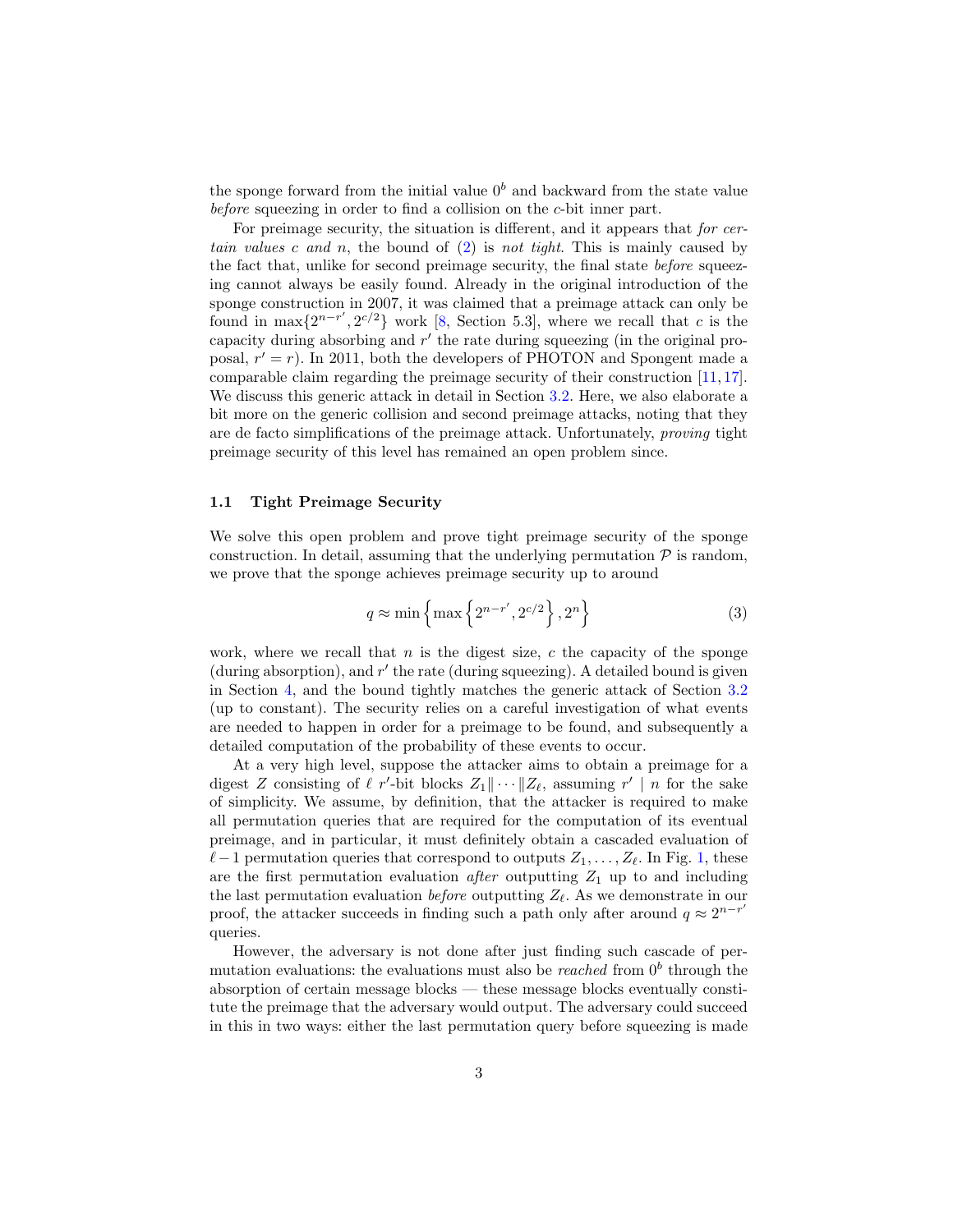in forward direction, or it is made in inverse direction. If it is made in forward direction, we have to go one step back in our reasoning, namely to the discussion of the squeezing cascade, and observe that in this case the cascade of  $\ell$  permutation evaluations can only be found in  $q \approx 2^n$  queries. If it is in inverse direction, this particular permutation query can be made for free from the cascade of above  $\ell-1$  evaluations, but in order to then connect the cascade to the initial value  $0^b$ , the adversary must necessarily ever find a forward and an inverse permutation evaluation that collide on the inner part. This, in turn requires approximately  $2^{c/2}$  work.

In summary, finding a preimage requires either around  $2<sup>n</sup>$  work, or the maximum of  $2^{n-r'}$  and  $2^{c/2}$  work, exactly as expressed in [\(3\)](#page-2-0). Needless to say, the actual security analysis, and in particular the derivation of an upper bound on the probability of finding a matching cascaded permutation evaluation of length  $\ell-1$  or  $\ell$ , is much more involved, among others as any permutation query of the adversary may appear at any position in this cascade.

#### 1.2 Application

For hash functions with a large capacity, e.g., Keccak and eventually the SHA-3 hash function family, the old bound of [\(2\)](#page-1-1) accurately described the preimage security. However, with the advent of lightweight cryptography, many sponge constructions with small permutation size  $b$ , small capacity  $c$ , and small squeezing rate  $r'$  have appeared. In many of these cases, our bound has immediate implications as it confirms higher preimage security.

The ISO/IEC standardized Spongent hash function of Bogdanov et al. [\[11\]](#page-20-3) and the PHOTON hash function of Guo et al. [\[17\]](#page-20-1) are two such cases. Spongent consists of five hash functions, all of which are sponges instantiated with a permutation of size  $b \in \{88, 136, 176, 240, 272\}$  bits, a rate of  $r = r' = 8$  bits for the smallest two versions and  $r = r' = 16$  for the larger three, and a capacity  $c = b - r$ . The smallest version outputs  $n = b = 88$  bits whereas the other versions output  $n = c$  bits. The old bound of [\(2\)](#page-1-1) implied that a preimage attack required at least  $2^{c/2}$  work, whereas our new bound [\(3\)](#page-2-0) implies that a preimage attack requires at least  $2^{n-r}$  work. For the smallest version of Spongent, this is an improvement from  $2^{40}$  to  $2^{80}$ , and for the largest version, this is an improvement from  $2^{128}$  to  $2^{240}$ . PHOTON, likewise, consists of five sponge hash functions (with larger squeezing rate than absorbing rate), instantiated with a permutation of size  $b \in \{100, 144, 196, 256, 288\}$ , corresponding capacities  $c \in \{80, 128, 160, 224, 256\}$ , and with output size  $n = c$ . The squeezing rate differs for the five versions, but also here, a significant gain in the security bound is achieved:  $2^{40}$  to  $2^{64}$  for the smallest variant and  $2^{128}$  to  $2^{224}$  for the largest variant.

More recently, a notable example is Ascon-Hash, the hash function in the Ascon [\[16\]](#page-20-6) finalist in the NIST Lightweight Cryptography competition [\[22\]](#page-21-1). Ascon-Hash is a plain sponge construction on top of a  $b = 320$ -bit permutation, with a capacity  $c = 256$  and a rate  $r' = 64$ . It outputs digests of size  $n = 256$  bits, which are thus generated in four squeezes. In this case, the old bound of [\(2\)](#page-1-1) implied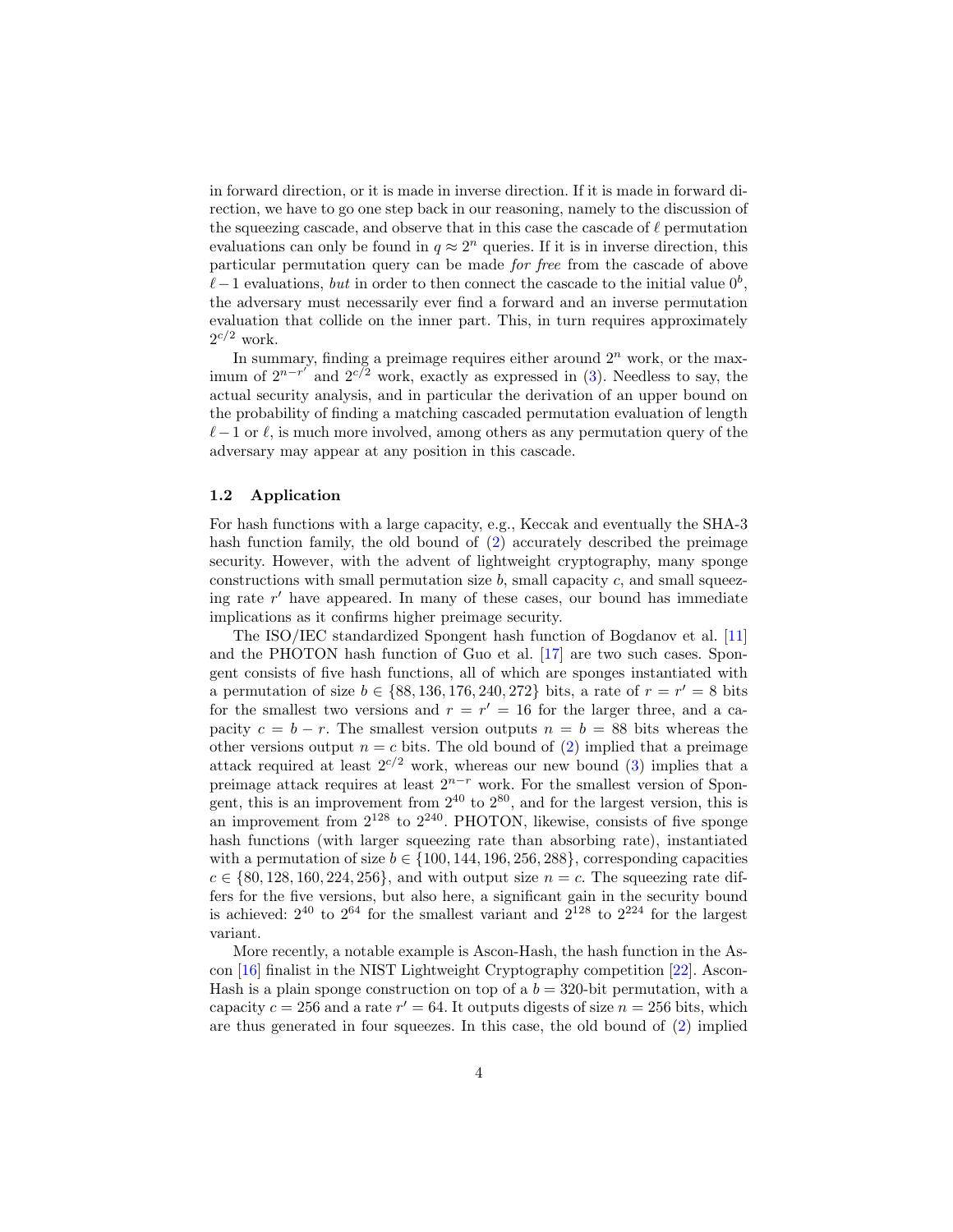generic preimage security up to  $2^{128}$  work, whereas our new bound [\(3\)](#page-2-0) implies generic preimage security up to  $2^{192}$  work. A similar effect is achieved for the modes of other second round and final candidates in the NIST Lightweight Cryptography competition, such as ACE [\[1\]](#page-19-1), KNOT [\[24\]](#page-21-4), SKINNY-HASH [\[5\]](#page-20-7), Subterranean 2.0 [\[14\]](#page-20-8), the hash proposal of Isap [\[15\]](#page-20-9), and PHOTON-Beetle [\[3\]](#page-19-2). These sponge-based functions all have their parameters  $(c, r', n)$  satisfying  $n-r' > c/2$ .

In Table [1,](#page-5-0) we give a summary of these hash function constructions, and show how the new preimage security bound improves over the earlier bound. A more detailed evaluation of our new bound for SHA3-256, Spongent with  $n = 256$ , and Ascon-Hash with  $n = 256$  is given in Section [5.](#page-17-0) We remark that in Table [1,](#page-5-0) we did not include hash functions that are sponge(-like) but squeeze digests in one round, such as Grindahl [\[18\]](#page-20-10) and CubeHash [\[6\]](#page-20-11), as our bound only improves over the state-of-the-art bound for sponge(-like) constructions that squeeze their digest in multiple rounds. Likewise, we did not include hash functions that squeeze digests over multiple rounds but that have a large enough c such that  $n - r' \leq c/2$ , such as Gimli [\[7\]](#page-20-12), ESCH [\[4\]](#page-19-3), and Xoodyak [\[13\]](#page-20-13).

# 2 Preliminaries

#### 2.1 Notation

We use  $x := y$  to define x as being equal to y. For  $b \in \mathbb{N}$ , we denote by  $\{0, 1\}^b$  the set of binary strings of size *b*. Moreover,  $\{0,1\}^*$  is defined to be  $\bigcup_{b\in\mathbb{N}}\{0,1\}^b$ . For a b-bit string s and  $0 \le x \le y \le b - 1$ ,  $s[x : y]$  denotes the substring containing the bits of s from position x to y. Moreover,  $\text{inner}_x(s) := s[b - x : b - 1]$ , outer<sub>x</sub>(s) := s[0 : x - 1]. For a finite set S, x  $\xi$  S means that x is sampled uniformly at random from  $S$ . The set  $Perm(b)$  denotes the set of permutations over  $\{0,1\}^b$ . For  $n, k \in \mathbb{N}$  such that  $k \leq n$ , we use  $[n]_k$  to denote the falling factorial of n of depth k, i.e., the product  $\prod_{i=0}^{k-1}(n-i)$ . We remark that, provided  $k^2 \leq n$ , we have

<span id="page-4-0"></span>
$$
[n]_k = n^k \prod_{i=0}^{k-1} \frac{n-i}{n}
$$
  
\n
$$
\ge n^k e^{\sum_{i=0}^{k-1} \frac{-i}{n-i}}
$$
  
\n
$$
\ge n^k e^{\sum_{i=0}^{k-1} \frac{-i}{n-k}}
$$
  
\n
$$
= n^k e^{\frac{-k(k-1)}{2(n-k)}}
$$
  
\n
$$
\ge n^k e^{-1/2}
$$
  
\n
$$
\ge \frac{n^k}{2},
$$
\n(4)

where the first inequality uses  $1 + x \le e^x$  applied with  $x = \frac{i}{n-i}$ .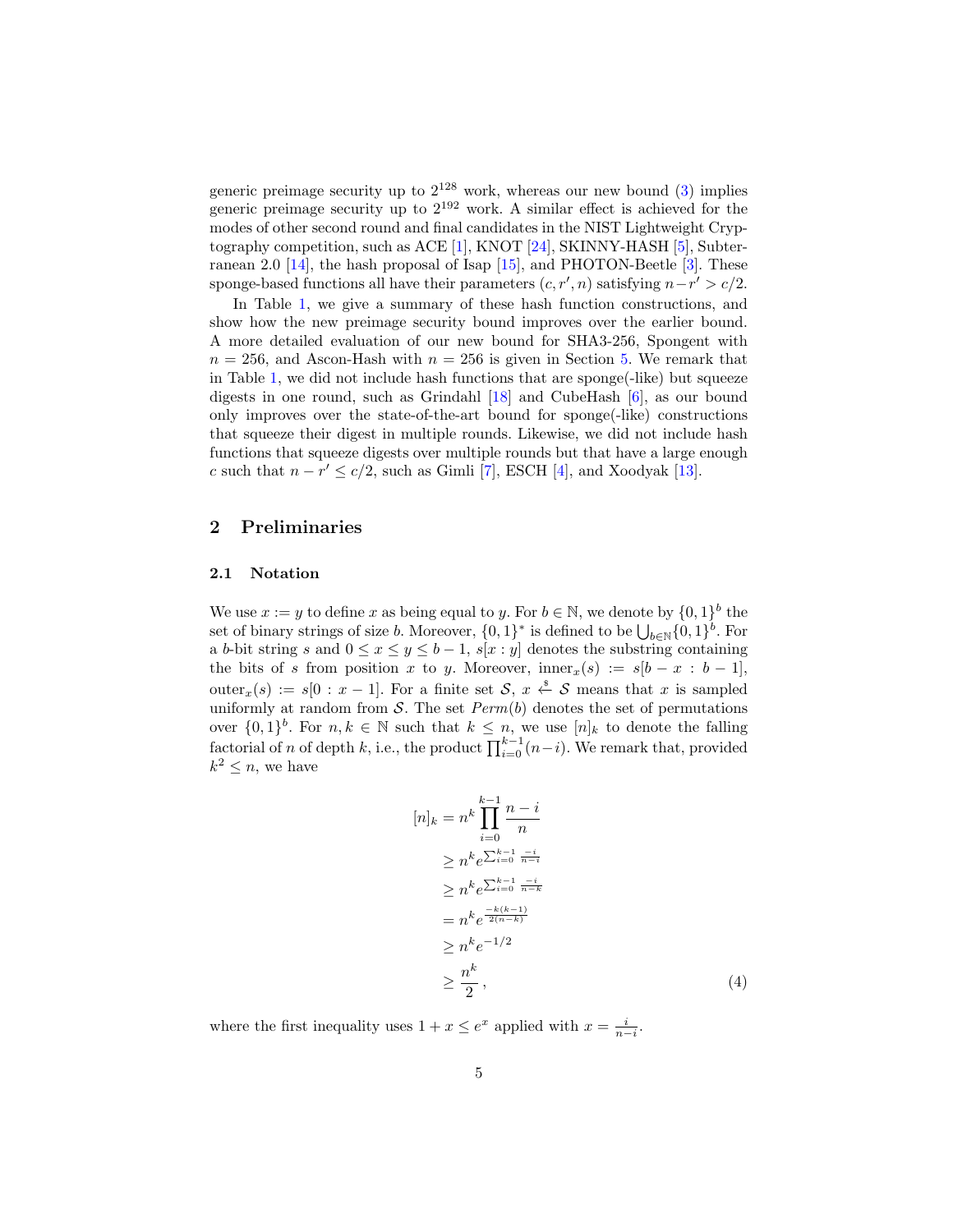<span id="page-5-0"></span>Table 1: Preimage security of the modes of SHA-3 (added for reference only, as our bound does not improve the state-of-the-art bound) and selected lightweight hash functions. Security bounds only hold under the assumption that the underlying permutations are ideal.  $\overline{\phantom{0}}$ 

| Scheme                 | Parameters                       |                                |                            |                            |                                            |        | Security bound                                                 |                                                                | - Note                                            |
|------------------------|----------------------------------|--------------------------------|----------------------------|----------------------------|--------------------------------------------|--------|----------------------------------------------------------------|----------------------------------------------------------------|---------------------------------------------------|
|                        | b                                | $\overline{c}$                 | $\boldsymbol{r}$           | r'                         | $\boldsymbol{n}$                           | $\ell$ |                                                                | Old $(2)$ New $(3)$                                            |                                                   |
| $SHA3-n$               | 1600 448<br>1600 512<br>1600 768 |                                | 1152 1152 224 1<br>832     | 1088 1088 256 1<br>832     | 384 1                                      |        | $2^{224}$<br>$2^{256}$<br>$2^{384}$<br>$2^{512}$               | $2^{224}$<br>$2^{256}$<br>2384<br>$2^{512}$                    | $SHA-3$ standard [21]<br>(included for reference) |
|                        |                                  | 1600 1024 576                  |                            | 576                        | 512 1                                      |        |                                                                |                                                                |                                                   |
| Spongent               | 88<br>136<br>176<br>240<br>272   | 80<br>128<br>160<br>224<br>256 | 8<br>8<br>16<br>16<br>16   | 8<br>8<br>16<br>16<br>16   | 88<br>128 16<br>160 10<br>224 14<br>256 16 | 11     | $2^{40}$<br>$2^{64}$<br>$2^{80}$<br>$2^{112}$<br>$2^{128}$     | $2^{80}$<br>$2^{120}$<br>$2^{144}$<br>$2^{208}$<br>$2^{240}$   | ISO/IEC standard [11]                             |
| PHOTON                 | 100<br>144<br>196<br>256<br>288  | 80<br>128<br>160<br>224<br>256 | 20<br>16<br>36<br>32<br>32 | 16<br>16<br>36<br>32<br>32 | 80<br>1288<br>160 5<br>2247<br>2568        | 5      | $2^{40}\,$<br>$2^{64}$<br>$2^{80}\,$<br>$2^{112}$<br>$2^{128}$ | $2^{64}\,$<br>$2^{112}$<br>$2^{124}$<br>$2^{192}$<br>$2^{224}$ | $ISO/IEC$ standard $[17]$                         |
| $ACE$ -Hash            | 320                              | 256                            | 64                         | 64                         | 2564                                       |        | $2^{128}$                                                      | $2^{192}$                                                      | NIST LWC round $2 \lfloor 1 \rfloor$              |
| KNOT Hash              | 256<br>384<br>384<br>512         | 224<br>256<br>336<br>448       | 32<br>128<br>48<br>64      | 128<br>128<br>192<br>256   | 256 2<br>256 2<br>384 2<br>5122            |        | $2^{112}$<br>$2^{128}$<br>$2^{168}$<br>$2^{224}$               | $2^{128}$<br>$2^{128}$<br>$2^{192}$<br>$2^{256}$               | NIST LWC round $2 \; 24$                          |
| SKINNY-tk2-Hash        | 256                              | 224                            | 32                         | 128                        | 256 2                                      |        | $2^{112}$                                                      | $2^{128}$                                                      | NIST LWC round $2\left[5\right]$                  |
| Subterranean 2.0       | 257                              | 248                            | 9                          | 32                         | 2568                                       |        | $2^{124}$                                                      | $2^{224}$                                                      | NIST LWC round $2 \; [14]$                        |
| Ascon-Hash             | 320                              | 256                            | 64                         | 64                         | 2564                                       |        | $2^{128}$                                                      | $2^{192}$                                                      | NIST LWC finalist $[16]$                          |
| PHOTON-Beetle-Hash 256 |                                  | 224                            | 32                         | 128                        | 256 2                                      |        | $2^{112}$                                                      | $2^{128}$                                                      | NIST LWC finalist [3]                             |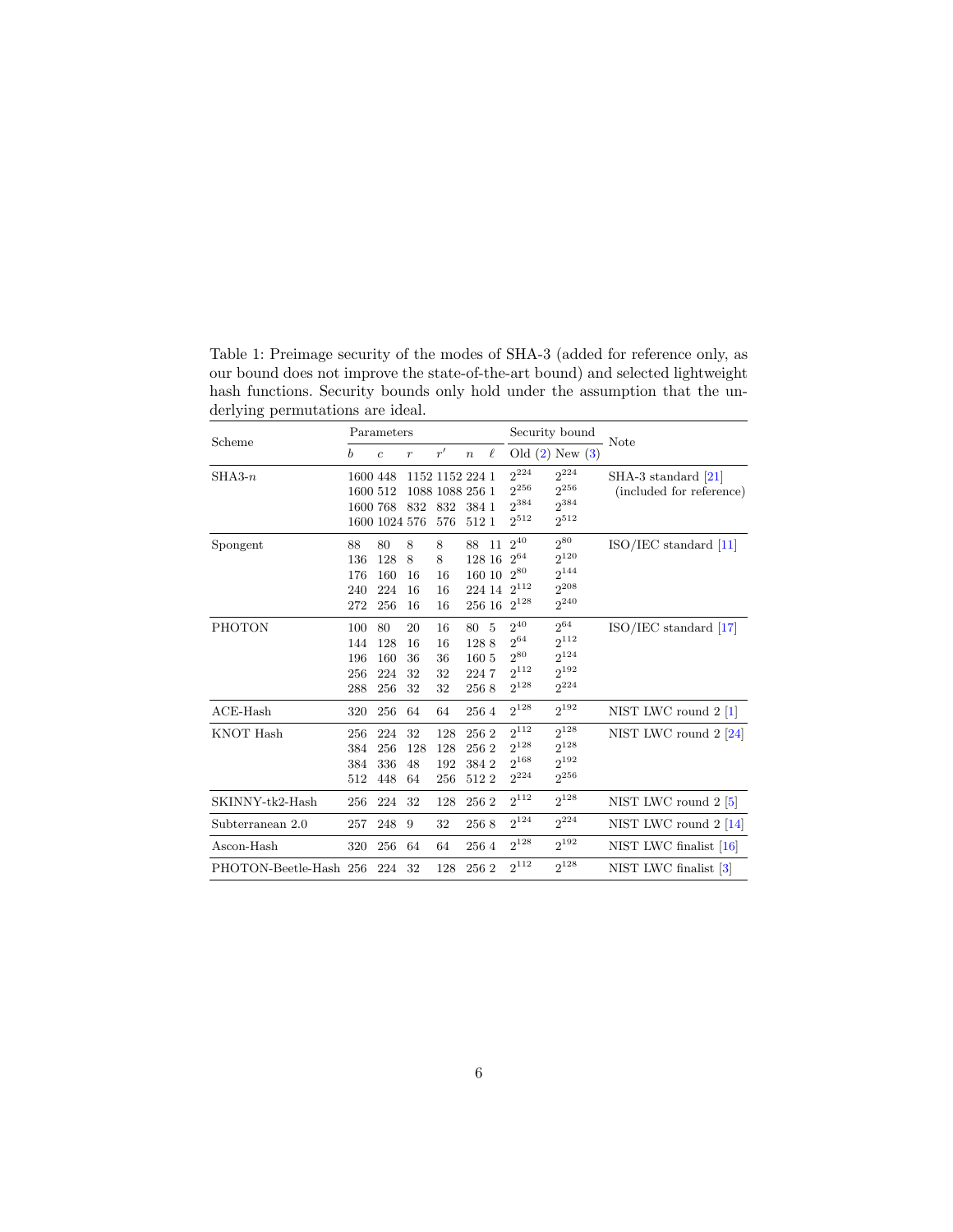#### <span id="page-6-1"></span>2.2 Generalized Sponge Construction

Let  $b, c, r, c', r', n \in \mathbb{N}$  with  $b = c+r = c'+r'$ . Let  $\mathcal{P} \in Perm(b)$  be a cryptographic permutation. Let pad be an injective padding function that transforms a message M of arbitrary length into  $k$  blocks of  $r$  bits such that the last block is nonzero. A minimal example is the  $10^*$ -padding that appends M with a one and  $(-|M|-1)$  mod r zeros. We will restrict our focus to the sponge construction with a fixed-length output of size n, and we define  $\ell = \lceil n/r' \rceil$ .

Let  $M \in \{0,1\}^*$  be an input message. The sponge construction instantiated with the permutation  $P$ , denoted by  $\mathcal{H}^P: \{0,1\}^* \to \{0,1\}^n$ , is now defined as follows.

- M is first padded into k message blocks using pad:  $M_1 \|\cdots \| M_k \leftarrow pad(M);$
- Absorbing phase: the state S is initialized as  $0^b$ , and at the i<sup>th</sup> iteration, for  $i = 1, ..., k$ , the state is updated as  $S \leftarrow \mathcal{P}(S \oplus (M_i||0^c));$
- Squeezing phase: at the i<sup>th</sup> iteration, for  $i = 1, \ldots, \ell$ , the outer r' bits of S are extracted as  $Z_i \leftarrow \text{outer}_{r'}(S)$  and the state is updated as  $S \leftarrow \mathcal{P}(S)$ ;
- The digest is computed as  $Z \leftarrow (Z_1 || \cdots || Z_\ell)[0 : n 1].$

The sponge construction is illustrated in Fig. [1.](#page-6-0)

<span id="page-6-0"></span>

Fig. 1: Generalized sponge construction as described in Section [2.2.](#page-6-1) The values  $Y_i$  and  $X_i$  will be used in the proof in Section [4.](#page-9-0)

## <span id="page-6-2"></span>2.3 Security Model

An adversary  $\mathcal A$  is a probabilistic algorithm. It has oracle access to a permutation  $P$  sampled uniformly at random. A is computationally restricted only by its number of evaluations of  $P$  and  $P^{-1}$ , that we denote by q. We summarize all queries made by  $A$  in a query history  $Q$ , an ordered list of tuples of the form  $(X, Y, d) \in \{0, 1\}^b \times \{0, 1\}^b \times \{\text{fwd}, \text{inv}\},\$  where  $\mathcal{P}(X) = Y$  and where d denotes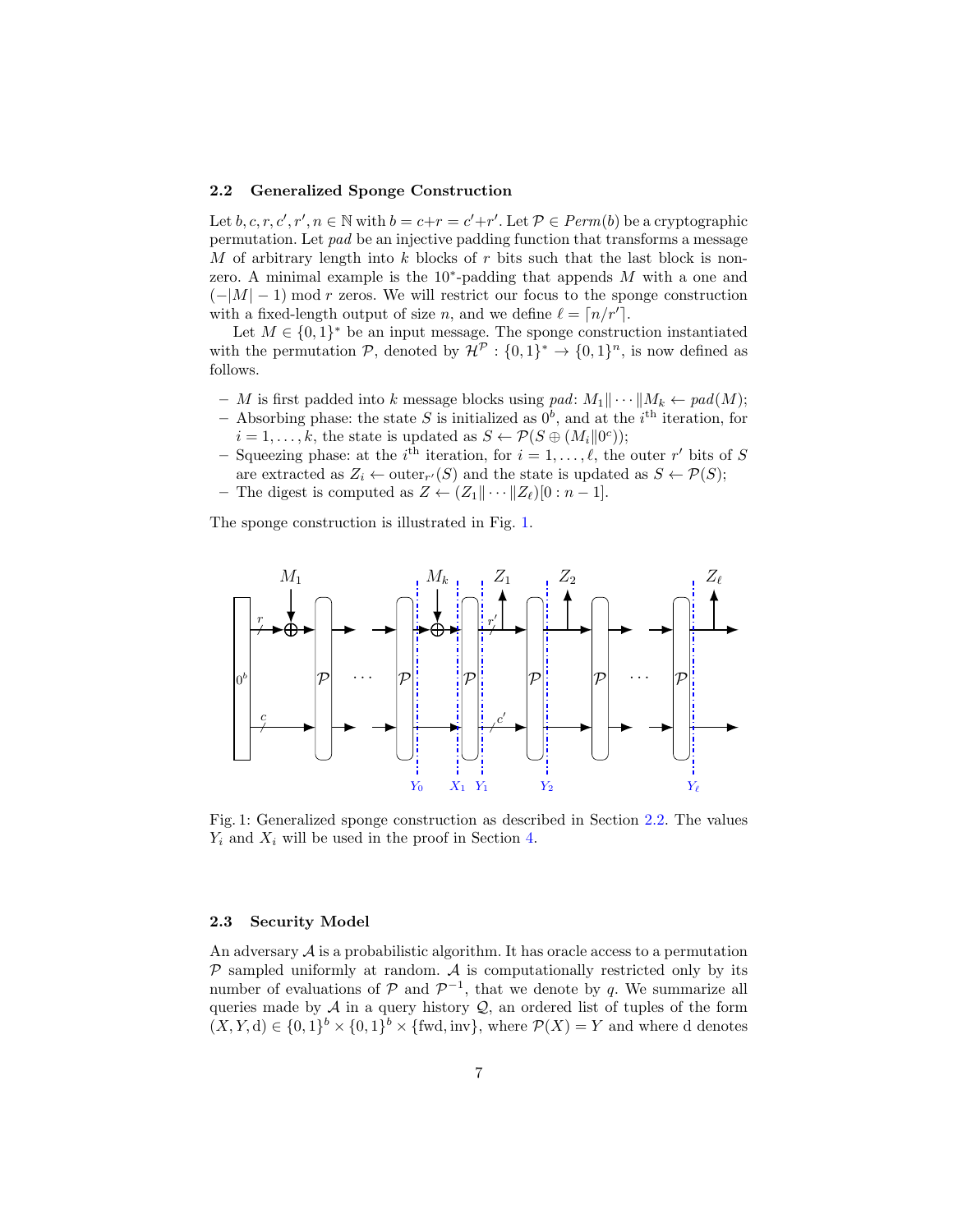the query direction. We denote by  $\mathcal{Q}_i$  the query history containing only the first i queries. Without loss of generality, we can assume that the adversary never makes a query that it already made before.

Preimage Resistance. We focus on everywhere preimage resistance [\[23\]](#page-21-5). In this model, we consider any image  $Z \in \{0,1\}^n$  of length n and consider the adversary  $A$  that can query  $P$  and has as goal to eventually output a message M such that  $\mathcal{H}^{\mathcal{P}}(M) = Z$ . We require that the query history of A contains all evaluations of P required for the computation of  $\mathcal{H}^{\mathcal{P}}(M)$ .

**Definition 1.** Let b,  $n, q \in \mathbb{N}$ , consider the sponge construction H of Section [2.2.](#page-6-1) For any adversary A, we define its everywhere preimage advantage as

$$
\mathbf{Adv}_{\mathcal{H}}^{\text{epre}}(\mathcal{A}) = \max_{Z \in \{0,1\}^n} \mathbf{Pr}\left(\mathcal{P} \stackrel{\hspace{0.1em}\mathsf{\scriptscriptstyle\$}}{\leftarrow} \mathit{Perm}(b), M \leftarrow \mathcal{A}^{\mathcal{P}}(Z) : \mathcal{H}^{\mathcal{P}}(M) = Z\right).
$$

We define by  $\mathbf{Adv}_{\mathcal{H}}^{\text{epre}}(q)$  the supremum advantage over all adversaries making at most q queries.

# 3 State-of-the-Art Generic Security Results

We will discuss the best known security lower bound in Section [3.1](#page-7-0) and the best known generic attack in Section [3.2.](#page-8-0)

#### <span id="page-7-0"></span>3.1 Security Lower Bound

Maurer et al. [\[19\]](#page-21-2) introduced the indifferentiability framework as an extension of the notion of indistinguishability. The notion was tailored towards hash functions by Coron et al. [\[12\]](#page-20-5). One says that a hash function  $\mathcal{H}$  based on an ideal permutation  $P$  is indifferentiable from a random oracle  $R$  if there exists a simulator S (based on the random oracle) such that  $(\mathcal{H}^{\mathcal{P}}, \mathcal{P})$  is hard to distinguish from  $(\mathcal{R}, \mathcal{S}^{\mathcal{R}})$ . Denote the indifferentiability of H against any attacker with complexity q by  $\mathbf{Adv}_{\mathcal{H}}^{\text{indif}}(q)$ .

Bertoni et al. [\[9\]](#page-20-4) proved that the sponge is indifferentiable from a random oracle up to bound  $\mathbf{Adv}_{\mathcal{H}}^{\text{indif}}(q) \leq \frac{q(q+1)}{2^{c+1}}$  $\frac{(q+1)}{2^{c+1}}$ . Naito and Ohta [\[20\]](#page-21-3) proved that for the PHOTON construction, indifferentiability holds with a bound of the form  $\mathcal{O}\left(\frac{q}{2c}\right)$  $\frac{q}{2^{c/2}} + \frac{q}{2^c}$  $\frac{q}{2c'}$  (refer to [\[20\]](#page-21-3) for the details).

Indifferentiability of a hash function  $\mathcal H$  from a random oracle  $\mathcal R$  in words means that the hash function "behaves" like a random oracle. In the context of preimage resistance, this means that [\[2,](#page-19-0) Appendix A]

$$
\mathbf{Adv}_{\mathcal{H}}^{\text{epre}}(q) \leq \mathbf{Adv}_{\mathcal{H}}^{\text{indif}}(q) + \mathbf{Adv}_{\mathcal{R}}^{\text{epre}}(q) ,
$$

where we are slightly abusing notation for the latter term: to be precise, for  $\mathbf{Adv}_{\mathcal{R}}^{\text{epre}}(q)$  we consider the adversary to have query access to the random oracle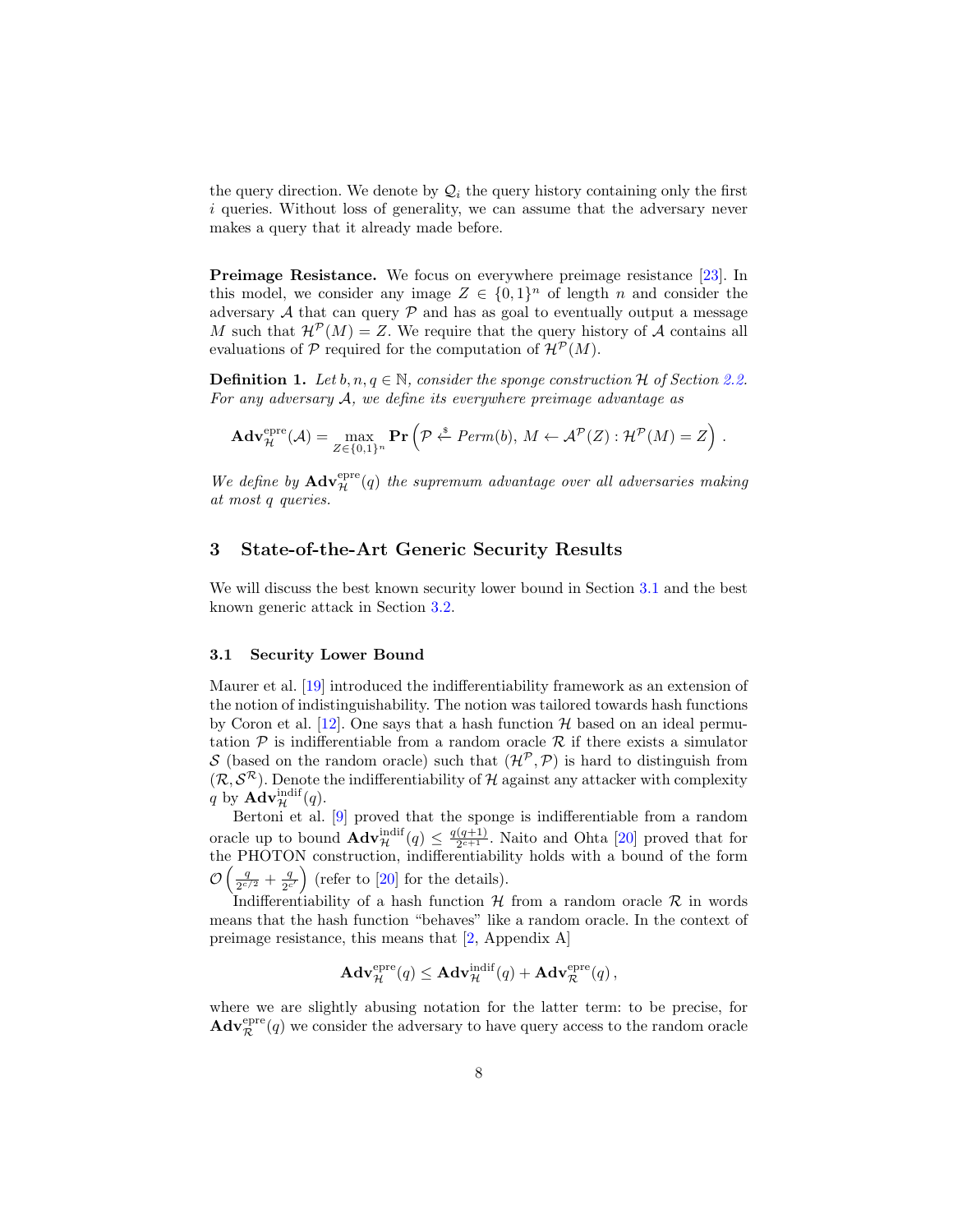R and its goal is to output a message M such that  $\mathcal{R}(M) = Z$  for the predetermined Z. Clearly,  $\mathbf{Adv}_{\mathcal{R}}^{\text{epre}}(q) = q/2^n$ , and we thus obtain the state-of-the-art bound for preimage resistance of the sponge:

<span id="page-8-1"></span>
$$
\mathbf{Adv}_{\mathcal{H}}^{\text{epre}}(q) \le \frac{q(q+1)}{2^{c+1}} + \frac{q}{2^n} \,. \tag{5}
$$

Note that this is the bound that supports the complexity estimation given in [\(2\)](#page-1-1): generically finding a preimage for  $\mathcal{H}^{\mathcal{P}}$  requires at least  $\min\{2^{c/2}, 2^{n}\}$  evaluations. A comparable reasoning applies to the second preimage and collision resistance bounds.

### <span id="page-8-0"></span>3.2 Security Upper Bound

The best known attack, however, does not meet the first term of [\(5\)](#page-8-1). In this section, we describe the best known preimage attack against the sponge construction. The attack de facto resembles the generic exhaustive preimage search attack and the attack that the sponge developers described in [\[8\]](#page-20-0).

Let  $Z \in \{0,1\}^n$  be any given image. W.l.o.g., we assume the minimal padding of Section [2.2.](#page-6-1) We make a case distinction depending on the values  $c, n$ . As we will focus on tightness up to constant, we will sometimes ignore the fact that any sponge evaluation of a message M of length k costs  $k + \ell$  permutation calls, and simply count any such evaluation as 1 query.

- Case  $n \leq c/2$ . The adversary fixes a message M and queries it to the construction. The query satisfies  $\mathcal{H}^{\mathcal{P}}(M) = Z$  with probability around  $1/2^n$ . After  $q \approx 2^n$  attempts, the adversary has with high probability found a preimage M.
- Case  $c/2 < n$ . The attack consists of two sequential parts.
	- First, the adversary fixes a state value  $Y_1$  such that  $Z_1 = \text{outer}_{r'}(Y_1)$ . It queries  $Y_2 = \mathcal{P}(Y_1)$ ,  $Y_3 = \mathcal{P}^2(Y_1)$ , ...,  $Y_\ell = \mathcal{P}^{\ell-1}(Y_1)$ . The queries satisfy

$$
Z_i = \begin{cases} \text{outer}_{r'}(Y_i) & \text{for } i = 2, \dots, \ell - 1, \\ \text{outer}_{n - (\ell - 1)r'}(Y_i) & \text{for } i = \ell, \end{cases}
$$

with probability approximately

$$
\left(\frac{1}{2^{r'}}\right)^{\ell-2} \cdot \frac{1}{2^{n-(\ell-1)r'}} = \frac{1}{2^{n-r'}}.
$$

After  $q \approx 2^{n-r'}$  attempts, the adversary has found a state value  $Y_1$  such that  $\ell$  squeezes result in  $Z$ .

• Starting from  $0^b$ , it computes  $Y_0^{\rightarrow} := \mathcal{P}(M_1 \| 0^c)$  for q different values  $M_1$ . Starting from the value  $Y_1$  found in the first part of the attack, it computes  $Y_0^{\leftarrow} := \mathcal{P}^{-1}(\mathcal{P}^{-1}(Y_1) \oplus (M_3 \parallel 0^c))$  for q different non-zero values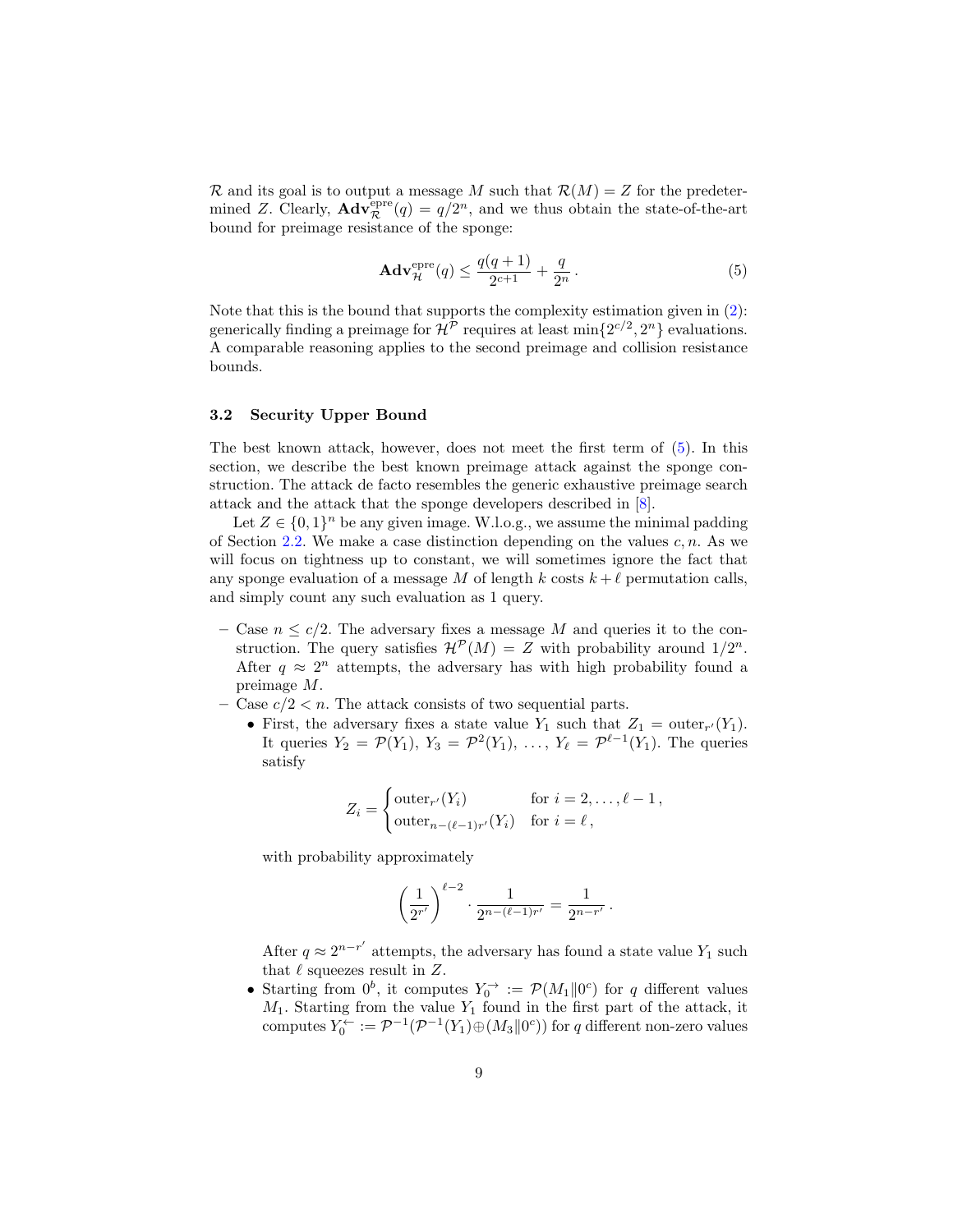$M_3$ . If  $q \approx 2^{c/2}$ , there will with high probability be two values  $M_1, M_3$ such that

$$
\mathrm{inner}_c(Y_0^{\rightarrow} \oplus Y_0^{\leftarrow}) = 0^c.
$$

Let  $M_2 := \mathrm{outer}_r(Y_0^{\rightarrow} \oplus Y_0^{\leftarrow})$ . Define the preimage as the unique message M such that  $\text{pad}(M) = M_1||M_2||M_3$ . We remark that if  $r \leq c/2$  one will need multiple message blocks for both the forward and the inverse part in order to make  $q \approx 2^{c/2}$  evaluations, but the attack works in a comparable way.

In total, in this case the attack requires  $q \approx 2^{n-r'} + 2^{c/2}$  evaluations.

In general, the attack thus has a complexity of around

$$
q \approx \min\{2^{n-r'} + 2^{c/2}, 2^n\}
$$

evaluations. We remark that the generic second preimage attack, as sketched in Section [1,](#page-0-0) is basically a simplification of above preimage attack, where in the case of  $c/2 < n$ , the attacker does not need to perform the first part of the attack but can rather compute  $Y_1$  in a constant number of permutation evaluations from the first preimage. The generic collision attack, also as sketched in Section [1,](#page-0-0) in turn differs from this second preimage attack in the sense that for  $n/2 \leq c/2$ the attacker can perform exhaustive collision search in around  $2^{n/2}$  evaluations (instead of  $2^n$ ).

# <span id="page-9-0"></span>4 Improved Preimage Resistance Lower Bound

In the following theorem, we state our main result.

<span id="page-9-1"></span>**Theorem 1.** Let b, c, r, c', r', n,  $q \in \mathbb{N}$  with  $b = c + r = c' + r'$ , and let  $\ell := \lceil \frac{n}{r'} \rceil$ . If  $q \leq 2^{c'-1}/3$  and  $(\ell-1)^2 \leq 2^b$  the sponge construction H of Section [2.2](#page-6-1) satisfies the following bound:

<span id="page-9-2"></span>
$$
\mathbf{Adv}_{\mathcal{H}}^{\text{epre}}(q) \le \frac{4q}{2^n} + \min\left\{\frac{4\ell q}{2^{n-r'}}, \frac{q(q+1)}{2^c}\right\}.
$$
 (6)

The proof is given in the remainder of this section. We note that the bound indeed matches the generic attack of Section [3.2](#page-8-0) up to constant. In Section [5,](#page-17-0) we will evaluate the bound of Theorem [1](#page-9-1) more closely, and compare it with the generic attack of Section [3.2](#page-8-0) and the state-of-the-art bound of Section [3.1.](#page-7-0)

#### 4.1 Setup

Let  $Z \in \{0,1\}^n$  be any image, and write  $Z = Z_1 || Z_2 || \cdots || Z_\ell$ , where  $|Z_i| = r'$ for  $i \in \{1, ..., \ell - 1\}$  and  $|Z_{\ell}| = s \leq r'$ . Consider any adversary A as defined in Section [2.3.](#page-6-2) To represent its knowledge from the query history, we use a graph representation as done for example in  $[9, 20]$  $[9, 20]$  $[9, 20]$ . Initially, the graph contains the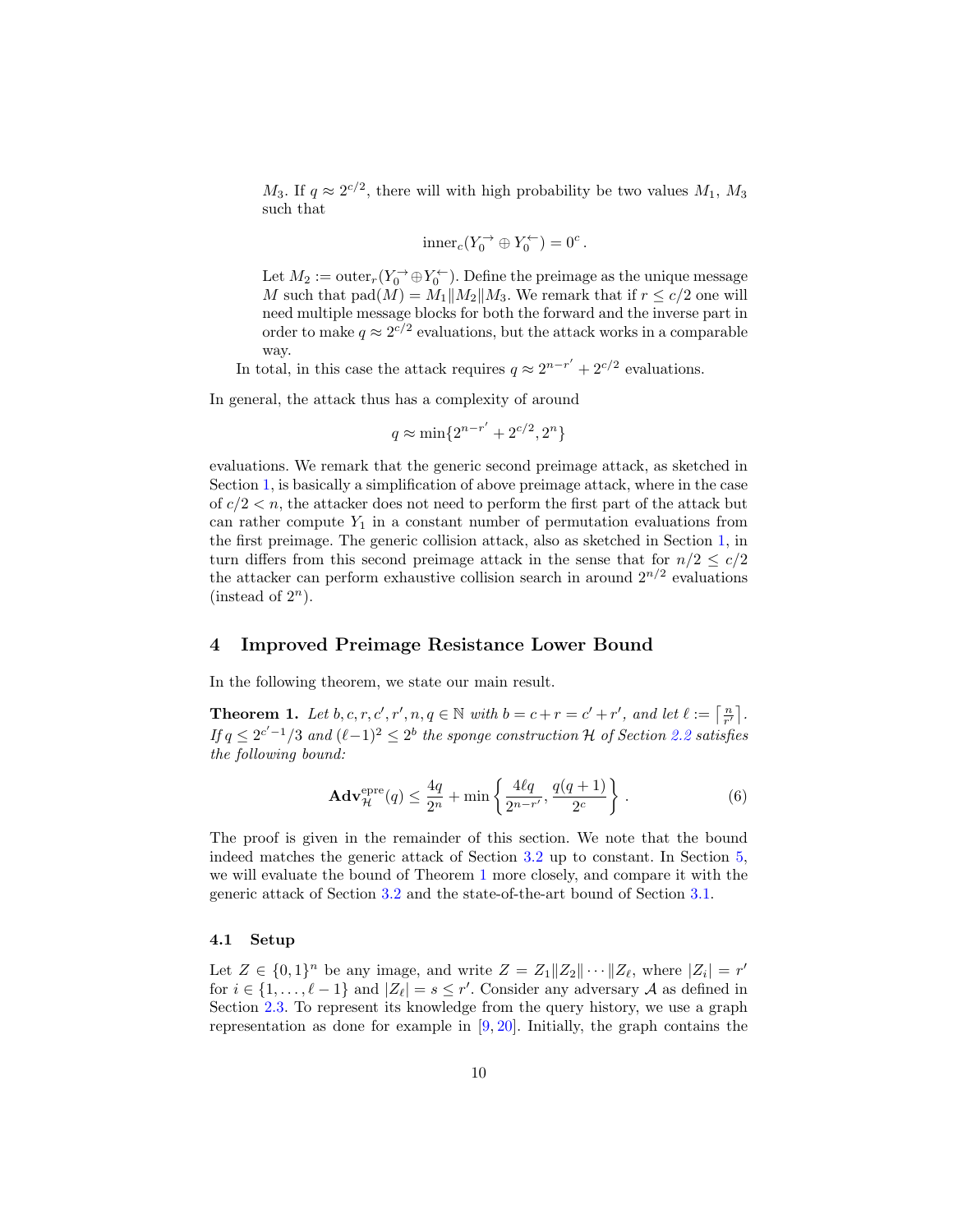nodes  $\{0,1\}^b$ , which represent all possible internal states of the sponge. For each query  $(X, Y, d) \in \mathcal{Q}$  with  $d \in \{\text{fwd}, \text{inv}\},\$  and for any  $M \in \{0, 1\}^r$ , the edge  $Y' \longrightarrow Y$  is added, where  $Y' := X \oplus (M \| 0^c)$ . Note that in the squeezing phase, such edge must appear for a zero-block message. In this case, the label is omitted. Let  $\mathbb{Z}_i$  be defined as follows:

$$
\mathbf{Z}_i := \begin{cases} \{Y_i \in \{0,1\}^b \mid \text{outer}_{r'}(Y_i) = Z_i\}, & \text{for } i \in \{1,\ldots,\ell-1\},\\ \{Y_i \in \{0,1\}^b \mid \text{outer}_s(Y_i) = Z_i\}, & \text{for } i = \ell. \end{cases}
$$

Then, the goal of  $A$  is to find a preimage of  $Z$ , which implies the following event  $PRE(Q)$ :

$$
\mathsf{PRE}(\mathcal{Q}): \mathcal{Q} \text{ defines a path } 0^b \xrightarrow{M_1} \cdots \xrightarrow{M_{k-1}} Y_0 \xrightarrow{M_k} Y_1 \longrightarrow \cdots \longrightarrow Y_\ell
$$
  
such that  $Y_i \in \mathbf{Z}_i$  for  $i = 1, \ldots, \ell$ .

We refer to Fig. [1](#page-6-0) for a depiction of these parameters. In the case of the minimal injective padding presented in Section [2.2,](#page-6-1) finding a preimage corresponds to  $PRE(Q)$  with the restriction that the last message block is not zero. In such case, the preimage found by  $A$  is the unique message  $M$  such that  $\text{pad}(M) = M_1 \|\cdots\| M_k.$ 

#### 4.2 Logic

We separate the event  $PRE(Q)$  as the disjoint union of the following two events:

 $PREFWD(Q):PRE(Q)$  with the restriction that the query

linking  $Y_0$  and  $Y_1$  must be made in forward direction,

 $PREINV(Q)$ :  $PRE(Q)$  with the restriction that the query

linking  $Y_0$  and  $Y_1$  must be made in inverse direction.

Clearly,

<span id="page-10-0"></span>
$$
PRE(Q) \iff PREFWD(Q) \lor PREINV(Q).
$$
 (7)

We will consider dedicated trigger points for  $PREFWD(Q)$  and  $PREINV(Q)$ . Let  $\mathcal{S} = \{Y_1 \mid \mathcal{P}^{i-1}(Y_1) \in \mathbf{Z}_i \text{ for all } i \in \{1,\ldots,\ell\}\} \subseteq \mathbf{Z}_1.$  We define the set  $\mathcal{S}_{\text{fwd}}$ and the multiset  $S_{\text{inv}}$  as follows:

$$
\mathcal{S}_{\text{fwd}} = \{ \mathcal{P}^{-1}(Y_1) \mid Y_1 \in \mathcal{S} \},
$$
  
\n
$$
\mathcal{S}_{\text{inv}} = \{ Y_1, \mathcal{P}(Y_1), \dots, \mathcal{P}^{\ell-1}(Y_1) \mid Y_1 \in \mathcal{S} \}.
$$

Intuitively,  $S_{\text{inv}}$  includes all the nodes  $Y_1, \ldots, Y_\ell$  appearing in paths which set  $PRE(Q)$  if discovered, while  $S_{fwd}$  captures all values  $X_1$  from which such path  $Y_1 \rightarrow \cdots \rightarrow Y_\ell$  starts. Looking ahead,  $S_{\text{fwd}}$  includes the set of trigger points for PREFWD $(Q)$ , and  $S_{\text{inv}}$ , as a multiset, includes the set of trigger points for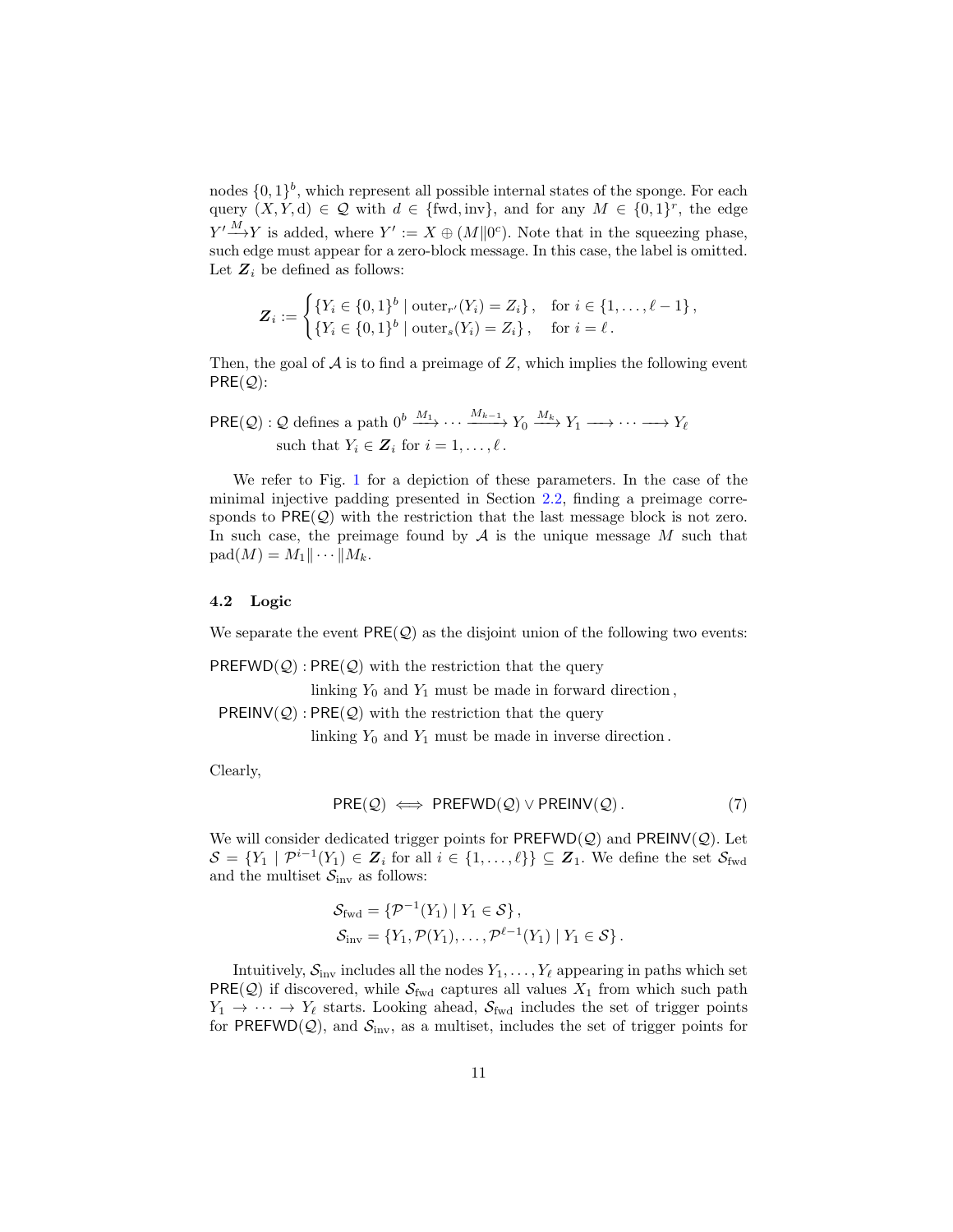**PREINV(Q).** These trigger points can be repeated in  $\mathcal{S}_{\text{inv}}$  when some values  $Z_i$ are colliding. (Based on this, we will typically simply refer to  $S_{\text{inv}}$  as a set.) We now introduce the following three events:

BADFWD $(Q)$ :  $\exists (X, Y, \text{fwd}) \in \mathcal{Q}$  such that  $X \in \mathcal{S}_{\text{fwd}}$ , BADINV(Q) :  $\exists (X, Y, \text{fwd}) \in \mathcal{Q}$  such that  $X \in \mathcal{S}_{\text{inv}}$  or  $\exists (X, Y, inv) \in \mathcal{Q}$  such that  $Y \in \mathcal{S}_{inv}$ ,  $\text{INNER}(\mathcal{Q}) : \exists (X, Y, \text{fwd}), (X', Y', \text{inv}) \in \mathcal{Q} \cup \{ (0^b, \text{fwd}) \}$ such that  $\mathrm{inner}_c(Y) = \mathrm{inner}_c(X')$ .

Note that for  $\mathsf{INNER}(\mathcal{Q})$ , the dedicated tuple  $(0,0^b,\text{fwd})$  is explicitly added to cover the case where the adversary ever makes an inverse query that hits the initial state  $0<sup>b</sup>$ .

Intuitively, for  $PREFWD(Q)$  to be set, the adversary must among others make a query  $\mathcal{P}(X_1)$  with  $X_1 \in \mathcal{S}_{fwd}$ . Thus, PREFWD( $\mathcal{Q}$ ) implies BADFWD( $\mathcal{Q}$ ). Likewise, for  $PREINV(Q)$  to be set, the adversary must ever make a query that appears in a path  $Y_1 \rightarrow \cdots \rightarrow Y_\ell$  in a query direction. In other words, it must ever query a value in  $S_{\text{inv}}$ . Hence, PREINV(Q) implies BADINV(Q). Moreover, given that PREINV(Q) defines a path starting from  $0^b$  that contains an edge between  $Y_0$  and  $Y_1$  corresponding to an inverse query, somewhere in this path from  $0^b$  to  $Y_1$  there must be a collision between an inverse query and a descendant of  $0^b$ . This means that PREINV(Q) also implies INNER(Q). More formally:

$$
PREFWD(\mathcal{Q})\implies BADFWD(\mathcal{Q}),\tag{8}
$$

<span id="page-11-0"></span>
$$
PREINV(\mathcal{Q}) \implies BADINV(\mathcal{Q}) \land INNER(\mathcal{Q}). \tag{9}
$$

From  $(7)$  to  $(9)$ , we logically obtain

$$
PRE(Q) \implies BADFWD(Q) \vee (BADINV(Q) \wedge INNER(Q)), \tag{10}
$$

and thus

$$
\mathbf{Pr}\left(\mathsf{PRE}(\mathcal{Q})\right) \leq \mathbf{Pr}\left(\mathsf{BADFWD}(\mathcal{Q})\right) + \min\left\{\mathbf{Pr}\left(\mathsf{BADINV}(\mathcal{Q})\right), \mathbf{Pr}\left(\mathsf{INNER}(\mathcal{Q})\right)\right\}.\tag{11}
$$

#### 4.3 Probability computation

We upper bound the three probabilities of [\(11\)](#page-11-1), starting with  $\Pr(\text{INNER}(\mathcal{Q}))$ in Lemma [1,](#page-11-2) then  $\Pr(\text{BADFWD}(\mathcal{Q}))$  in Lemma [2,](#page-12-0) and finally  $\Pr(\text{BADINV}(\mathcal{Q}))$ in Lemma [3.](#page-14-0)

<span id="page-11-2"></span>Lemma 1. We have

<span id="page-11-1"></span>
$$
\mathbf{Pr}\left(\mathsf{INNER}(\mathcal{Q})\right) \le \frac{q(q+1)}{2^c} \,. \tag{12}
$$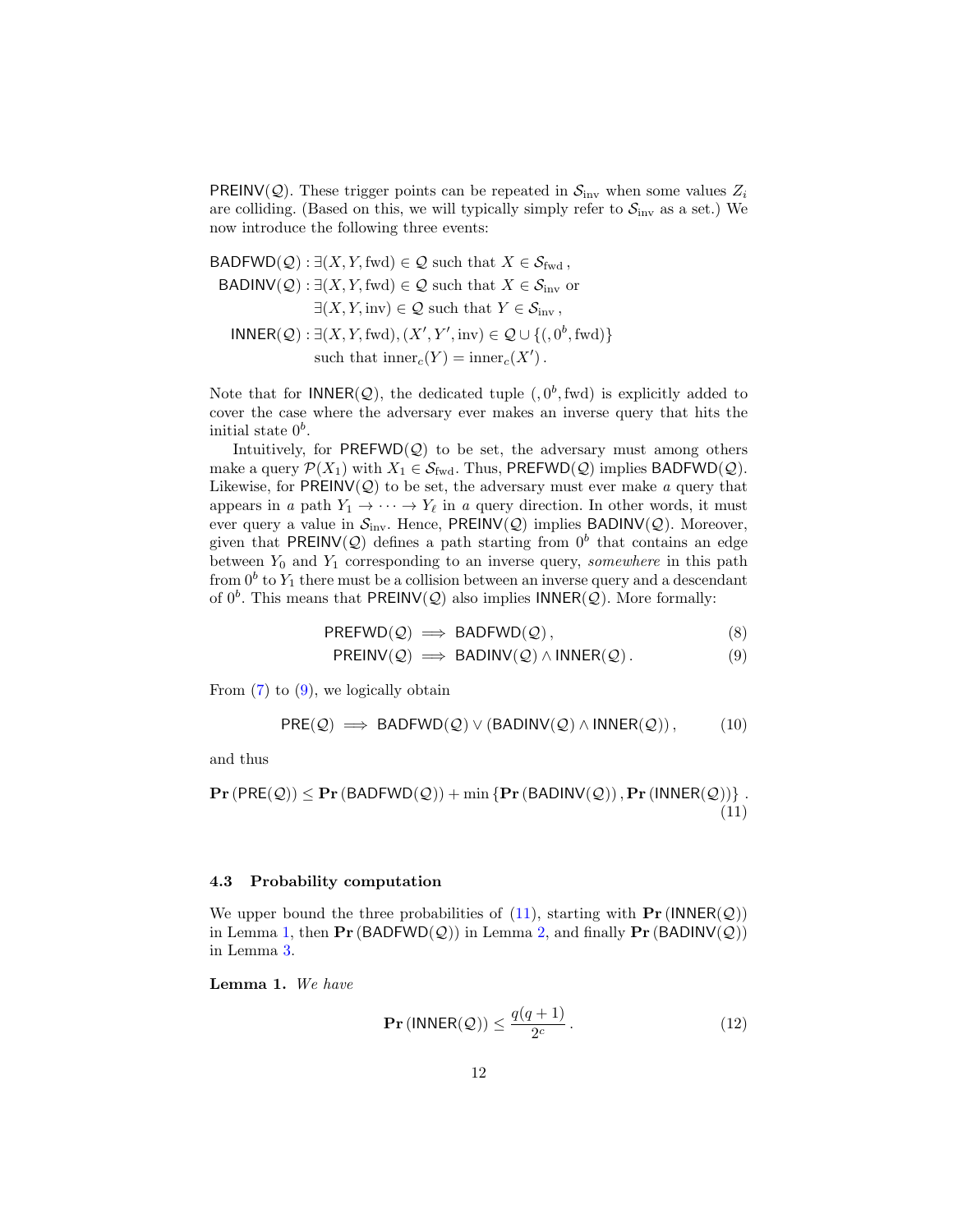*Proof of Lemma [1.](#page-11-2)* We index the queries by the query number, i.e., the  $i<sup>th</sup>$  query is denoted by  $(X^i, Y^i, d^i)$ . INNER $(Q)$  translates to the fact that either there is an inner collision between the set of forward and inverse queries, or that the output of an inverse query inner collides with  $0<sup>c</sup>$ . More formally, this implies that there exists  $i \in \{1, \ldots, q\}$  such that one of the following two events happens:

 $\text{HIT}_i^{\text{fwd}}(\mathcal{Q}): (X^i, Y^i, \text{fwd}) \in \mathcal{Q}$  and  $\text{inner}_c(Y^i) \in \{\text{inner}_c(X^1), \dots, \text{inner}_c(X^{i-1})\},\$  $\mathsf{HIT}^{\text{inv}}_i(\mathcal{Q}): (X^i, Y^i, \text{inv}) \in \mathcal{Q}$  and

$$
inner_c(X^i) \in {inner_c(Y^1), \ldots, inner_c(Y^{i-1}), inner_c(0^c)}.
$$

By basic probability theory,

$$
\begin{aligned} \mathbf{Pr}\left(\mathsf{INNER}(\mathcal{Q})\right) &\leq \sum_{i=1}^{q} \mathbf{Pr}\left(\mathsf{INNER}(\mathcal{Q}_i) \land \neg \mathsf{INNER}(\mathcal{Q}_{i-1})\right) \\ &\leq \sum_{i=1}^{q} \mathbf{Pr}\left(\mathsf{HIT}_i^{\mathrm{fwd}}(\mathcal{Q}_i) \lor \mathsf{HIT}_i^{\mathrm{inv}}(\mathcal{Q}_i) \middle| \neg \mathsf{INNER}(\mathcal{Q}_{i-1})\right) \end{aligned}
$$

For any  $i$ , the query is either in forward direction or in inverse direction, so it can only set one of the two events. The response at the  $i<sup>th</sup>$  query is uniformly drawn from a set of size at least  $2^b - q$ , among which at most  $i2^r$  elements set  $\mathsf{HIT}_i^{\text{fwd}}(\mathcal{Q}_i)$  or  $\mathsf{HIT}_i^{\text{inv}}(\mathcal{Q}_i)$ . Thus:

$$
\mathbf{Pr}\left(\mathsf{HIT}_{i}^{\mathrm{fwd}}(\mathcal{Q}_{i})\lor\mathsf{HIT}_{i}^{\mathrm{inv}}(\mathcal{Q}_{i})\;\middle|\;\neg\mathsf{INNER}(\mathcal{Q}_{i-1})\right) \leq \frac{i2^{r}}{2^{b}-q}.
$$

Then, as  $q \leq 2^{b-1}$ ,

$$
\mathbf{Pr}(\mathsf{INNER}(\mathcal{Q})) \leq \sum_{i=1}^{q} \frac{2i}{2^c} \leq \frac{q(q+1)}{2^c}.
$$

.

Remark 1. We remark that the PHOTON construction [\[17\]](#page-20-1) in fact differs from the sponge construction  $[8]$  not only in the size of the squeezing blocks (as explained in Section [1\)](#page-0-0), but also in the absorption of the first message block. To be precise, the PHOTON construction allows the first message block to be of size  $r''$  bits. Extending our analysis, this would only affect the analysis of **Pr** (INNER(Q)) in Lemma [1](#page-11-2) above. In this case, the event  $HIT_i^{inv}(Q)$  would be triggered if  $\text{inner}_c(X^i) \in \{\text{inner}_c(Y^1), \ldots, \text{inner}_c(Y^{i-1})\}$  or if  $\text{inner}_{c''}(X^i) = 0^{c''},$ where  $c'' := b - r''$ . This change would eventually result in a bound of the form:

$$
\mathbf{Pr}(\mathsf{INNER}(\mathcal{Q})) \leq \frac{q(q+1)}{2^c} + \frac{q}{2^{c''}}.
$$

Lemma 2. We have

<span id="page-12-0"></span>
$$
\mathbf{Pr}\left(\mathsf{BADFWD}(\mathcal{Q})\right) \le \frac{4q}{2^n} \,. \tag{13}
$$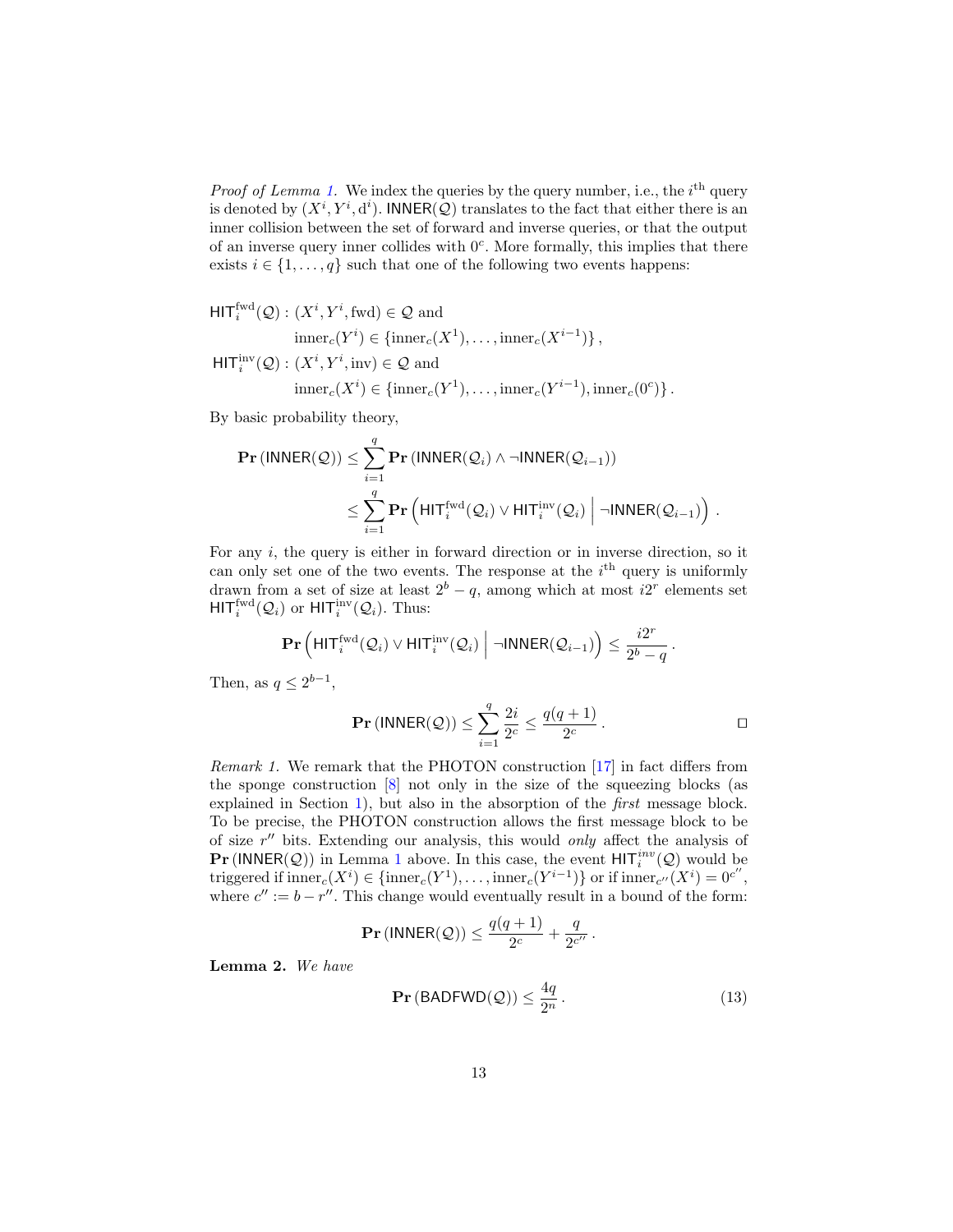Proof of Lemma [2.](#page-12-0) By basic probability theory,

<span id="page-13-0"></span>
$$
\mathbf{Pr}(\text{BADFWD}(\mathcal{Q}))
$$
  
=  $\sum_{y=1}^{2^{c'}} \mathbf{Pr}(\text{BADFWD}(\mathcal{Q}) | |\mathcal{S}_{\text{fwd}}| = y) \cdot \mathbf{Pr}(|\mathcal{S}_{\text{fwd}}| = y)$ . (14)

We start by upper bounding the probability of the conditioned  $BADFWD(Q)$ event for any  $y = 1, \ldots, 2^{c'}$ , which is similar to a guessing game: in order to win, the adversary must guess  $X_1 \in \mathcal{S}_{\text{fwd}}$  with a forward query. We start by remarking that  $S_{fwd}$  is defined via inverse  $P$ -calls, and that the adversary has no a priori knowledge about those. Thus, one single query  $\mathcal{P}(X)$  from the adversary succeeds with probability at most  $\frac{y}{2^b}$ . Moreover, one query eliminates at most one candidate: if the query  $(X, Y, d)$  does not set BADFWD $(Q)$ , then X can be removed from the set of candidates values to be in  $S_{\text{inv}}$ . If additionally d = inv and  $X \in S_{\text{fwd}}$ , the adversary cannot guess this value anymore. Thus, defining  $BADFWD(Q_0) := \perp,$ 

$$
\begin{aligned} \Pr\left(\text{BADFWD}(\mathcal{Q}) \mid |\mathcal{S}_{\text{fwd}}| = y\right) \\ &\leq \sum_{i=1}^{q} \Pr\left(\text{BADFWD}(\mathcal{Q}_i) \mid |\mathcal{S}_{\text{fwd}}| = y \land \neg \text{BADFWD}(\mathcal{Q}_{i-1})\right) \\ &\leq \sum_{i=1}^{q} \frac{y}{2^b - i + 1} \leq \frac{yq}{2^b - q} \leq 2\frac{yq}{2^b} \,, \end{aligned} \tag{15}
$$

where in the last inequality, we used  $q \leq 2^{b-1}$ .

Plugging this bound into [\(14\)](#page-13-0) gives

$$
\begin{aligned} \mathbf{Pr} \left( \text{BADFWD}(\mathcal{Q}) \right) &\leq \frac{2q}{2^b} \sum_{y=1}^{2^{c'}} y \cdot \mathbf{Pr} \left( |\mathcal{S}_{\text{fwd}}| = y \right) \\ &\leq \frac{2q}{2^b} \mathsf{E} \left( |\mathcal{S}_{\text{fwd}}| \right) \,. \end{aligned} \tag{16}
$$

It remains to compute  $\mathsf{E}(|\mathcal{S}_{\text{fwd}}|) = \mathsf{E}(|\mathcal{S}|)$ . For any  $Y \in \{0,1\}^b$ , define Bernoulli variable  $I_Y$  as

<span id="page-13-1"></span>
$$
I_Y=1 \iff Y \in \mathcal{S}.
$$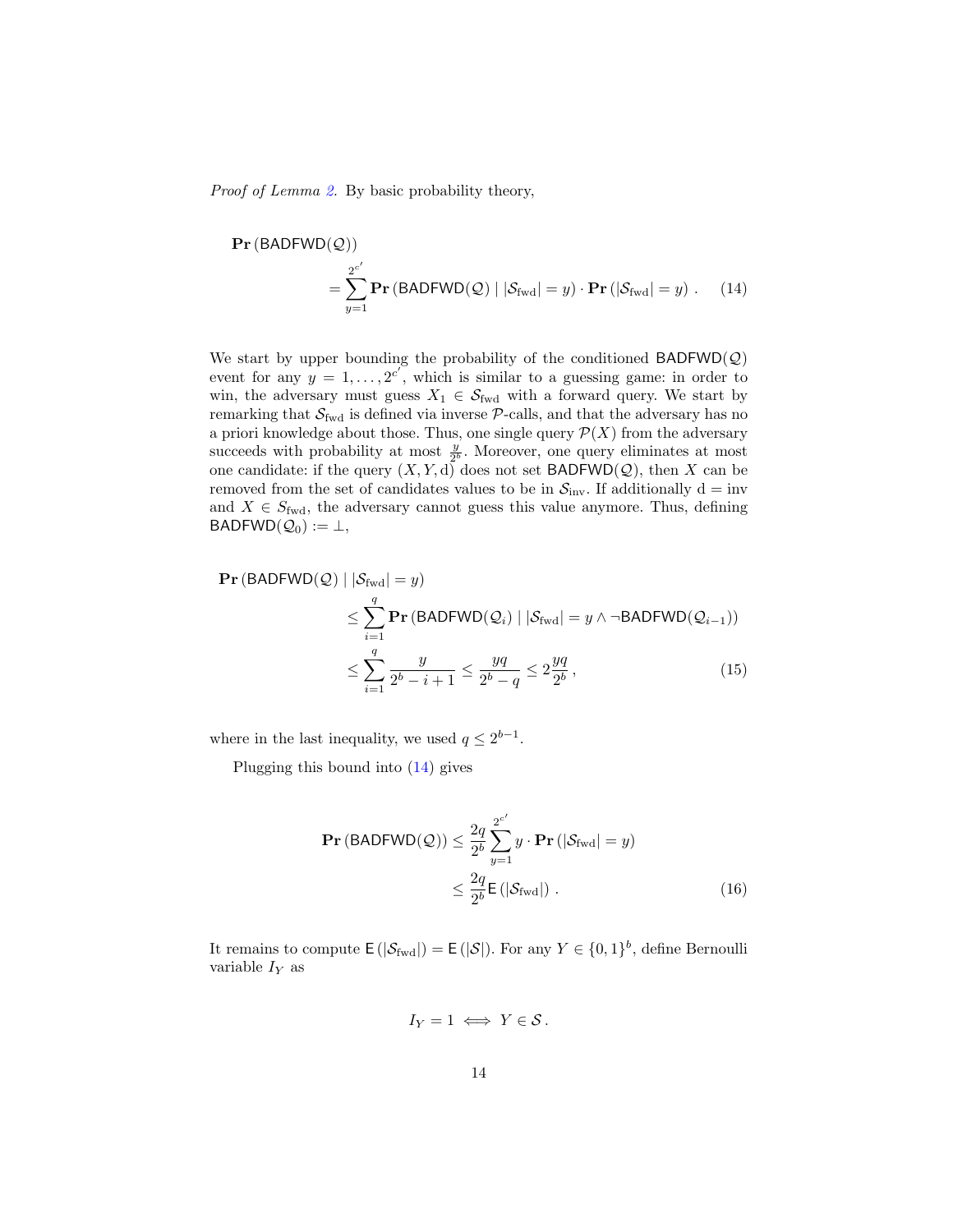Note that  $I_Y = 0$  whenever  $Y \notin \mathbf{Z}_1$ . We have

$$
E(|S|) = E\left(\sum_{Y \in \{0,1\}^b} I_Y\right)
$$
  
=  $\sum_{Y \in \mathbb{Z}_1} E(I_Y)$   
=  $\sum_{Y \in \mathbb{Z}_1} Pr(Y \in S)$   
 $\leq \sum_{Y \in \mathbb{Z}_1} \frac{2^{c'}}{2^b} \frac{2^{c'}}{2^b - 1} \cdots \frac{2^{b-s}}{2^b - (\ell - 2)}$   
=  $\frac{(2^{c'})^{\ell-1} \cdot 2^{b-s}}{[2^b]_{\ell-1}}$   
 $\leq 2 \frac{(2^{c'})^{\ell-1} \cdot 2^{b-s}}{(2^b)^{\ell-1}},$ 

where the last inequality uses  $(4)$ . Therefore,

<span id="page-14-1"></span>
$$
\mathsf{E}\left(|\mathcal{S}|\right) \le 2\frac{2^b}{2^n} \,. \tag{17}
$$

Finally, from  $(16)$  and  $(17)$ , we thus obtain

$$
\mathbf{Pr}\left(\mathsf{BADFWD}(\mathcal{Q})\right) \le \frac{4q}{2^n},\tag{18}
$$

which completes the proof.  $\Box$ 

Lemma 3. We have

<span id="page-14-2"></span><span id="page-14-0"></span>
$$
\mathbf{Pr}\left(\text{BADINV}(\mathcal{Q})\right) \le \frac{4\ell q}{2^{n-r'}}\,. \tag{19}
$$

*Proof of Lemma [3.](#page-14-0)* We first note that if  $\ell = 1$ ,  $|\mathcal{S}_{inv}| = 2^{c'} \le 2^{b-n}$ , and the result will be meaningless as  $BADINV(Q)$  can be set with probability 1. We will henceforth focus on the case  $\ell \geq 2$ .

Similar to the proof of Lemma [2,](#page-12-0) by basic probability we obtain

$$
\mathbf{Pr}(\text{BADINV}(\mathcal{Q}))
$$
  
=  $\sum_{y=1}^{2^{c'}} \mathbf{Pr}(\text{BADINV}(\mathcal{Q}) | |\mathcal{S}_{\text{inv}}| = \ell y) \cdot \mathbf{Pr}(|\mathcal{S}_{\text{inv}}| = \ell y)$ , (20)

where we used that  $S_{\text{inv}}$  is a multiset with a size multiple of  $\ell$ . We start by investigating the conditioned BADINV(Q) event for any  $y = 1, \ldots, 2^{c'}$ , which is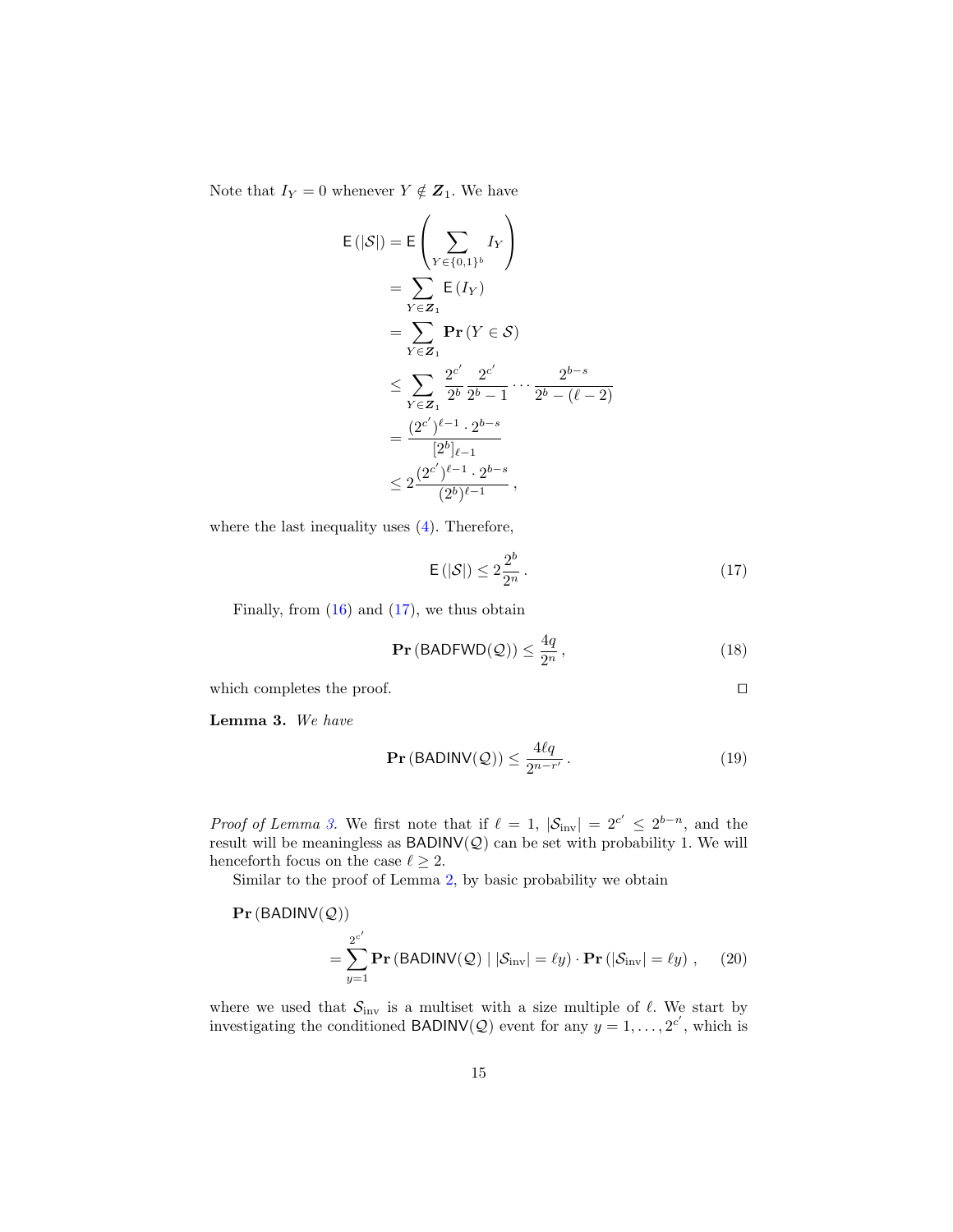more involved than  $BADFWD(Q)$  studied in Lemma [2.](#page-12-0) Because of the condition  $|\mathcal{S}_{\text{inv}}| = \ell y$ , there are y paths  $Y_1 \to \cdots \to Y_\ell$  with  $Y_i \in \mathbf{Z}_i$  for  $i = 1, \ldots, \ell$ . The adversary wins if it ever queries a value that is on any of these paths. Note that this is different from the proof of Lemma [2,](#page-12-0) where the adversary had to guess any starting point of a path. In the current setting, the attacker learns additional information of failed attempts. For example, suppose that  $Z_1 \neq Z_2$  and the adversary makes a forward query  $\mathcal{P}(X) = Y$ , where  $X \in \mathbb{Z}_1$  and  $Y \in \mathbb{Z}_2$  but which does not set BADINV( $Q$ ). As it does not set BADINV( $Q$ ), the adversary knows that querying  $\mathcal{P}(Y)$  (i.e., guessing  $Y \in \mathbb{Z}_2$  as candidate value for a chain) is fruitless.

To simplify our reasoning, we will be more generous to the adversary, and for each query input  $X$  that the adversary makes, it receives both the forward evaluation  $\mathcal{P}(X)$  and the inverse evaluation  $\mathcal{P}^{-1}(X)$ . Stated differently, for the current game the query direction does not matter, and for each attempt  $X$  it learns  $\mathcal{P}^{-1}(X) \to X \to \mathcal{P}(X)$ . The adversary wins if this is a proper subpath of any of the y target paths  $X_1 \to Y_1 \to \cdots \to Y_\ell \to Y_{\ell+1}$ , where  $X_1 = \mathcal{P}^{-1}(Y_1)$ and  $Y_{\ell+1} = \mathcal{P}(Y_{\ell}).^1$  $Y_{\ell+1} = \mathcal{P}(Y_{\ell}).^1$  $Y_{\ell+1} = \mathcal{P}(Y_{\ell}).^1$ 

A visualization of this game is given in Fig. [2](#page-17-1) for  $\ell = 4$ . For this example, recall that for  $i = 1, 2, 3, Z_i$  consists of all values  $Y \in \{0, 1\}^b$  such that outer<sub>r'</sub>(Y) =  $Z_i$ , and that  $Z_4$  consists of all values  $Y \in \{0,1\}^b$  such that outer<sub>s</sub> $(Y) = Z_4$ . By the conditioned event, there exist y paths through the sets  $\mathbf{Z}_1, \ldots, \mathbf{Z}_4$ . In the example,  $y = 2$ , hence there are two such paths. The adversary sets BADINV( $Q$ ) if and only if it ever queries one of the *at most*  $\ell y$ nodes on these lines (not including the ones on the outer shores  $\{0,1\}^b$ ). It is noteworthy that these paths are disjoint: they never cross the same node in the same shore.

Now, suppose the adversary makes a query  $X$ , it thus results in a path  $\mathcal{P}^{-1}(X) \to X \to \mathcal{P}(X)$ . The query is considered a failed query if it is not a proper subpath of any of the  $y$  paths. In particular, a failed query either does not intersect with any of the y paths, or it intersects with one of the y paths at their very ends. In other words, a query is considered a failed one for path  $X_1 \to Y_1 \to \cdots \to Y_\ell \to Y_{\ell+1}$  if and only if it intersects with either of  $\varnothing, X_1, X_1 \to Y_1, Y_\ell \to Y_{\ell+1}, Y_\ell$ , as illustrated in Fig. [2](#page-17-1) (up to symmetry). Any other intersection of the failed query result with the path is impossible, as e.g., depicted in Fig. [2,](#page-17-1) due to the fact that  $P$  is a permutation.

We remark that for  $0 \leq i \leq j \leq \ell + 1$ , a query can be successful for one target path at position  $i$ , and failed for another target path at position  $j$  at the same time. In this case, the adversary is nevertheless successful. From this, we can conclude that any query attempt either is successful or it eliminates at most 3 possible values from further guessing.

In summary, to win, the adversary must make a query in  $S_{\text{inv}}$ . This set is of size at most  $\ell y$  and is a subset of the set  $\bigcup_{i=1}^{\ell} Z_i$  of size at least  $2^{c'}$  $2^{c'}$ . Since one

<span id="page-15-0"></span><sup>&</sup>lt;sup>1</sup> The usage of parameter  $X_1$  in this path, as opposed to  $Y_0$ , appears illogical at first sight, but fits the parameter definitions as outlined in Fig. [1.](#page-6-0)

<span id="page-15-1"></span><sup>&</sup>lt;sup>2</sup> Note that this correctly captures the case  $i = \ell$ , as  $|\mathbf{Z}_{\ell}| = 2^{n-s} \geq 2^{c'}$ .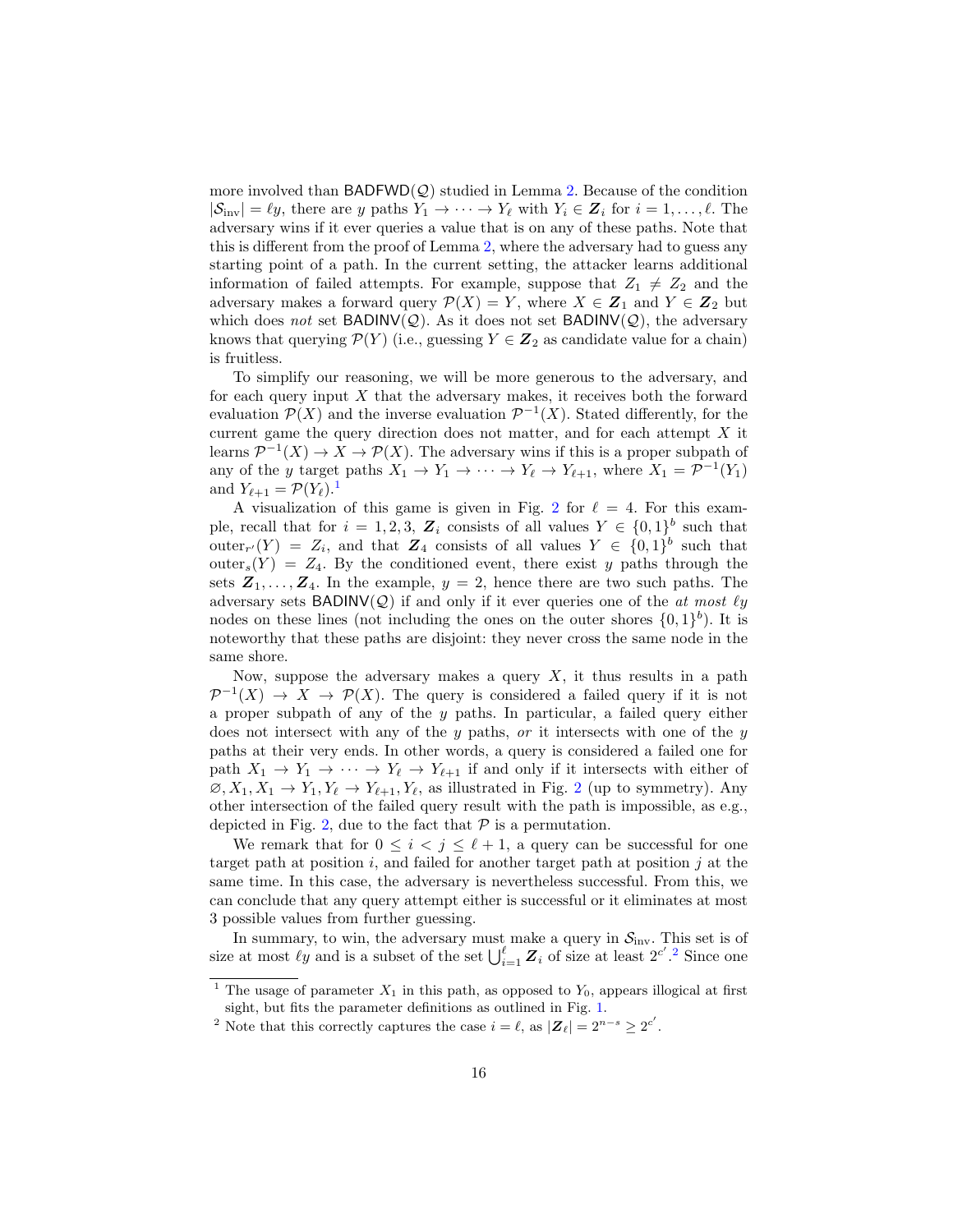query eliminates at most 3 candidates and this is the only information available for the adversary, after  $i-1$  unsuccessful attempts, the  $i<sup>th</sup>$  attempt succeeds with probability at most  $\frac{\ell y}{2^{c'}-3(i-1)}$ . Thus, defining BADINV( $\mathcal{Q}_0$ ) := ⊥,

$$
\begin{split} \mathbf{Pr}\left(\mathsf{BADINV}(\mathcal{Q}) \mid |\mathcal{S}_{\text{inv}}| = \ell y\right) \\ &= \sum_{i=1}^{q} \mathbf{Pr}\left(\mathsf{BADINV}(\mathcal{Q}_i) \mid |\mathcal{S}_{\text{inv}}| = \ell y \land \neg \mathsf{BADINV}(\mathcal{Q}_{i-1})\right) \\ &\le \sum_{i=1}^{q} \frac{\ell y}{2^{c'} - 3(i-1)} \le \frac{\ell yq}{2^{c'} - 3q} \le 2 \frac{\ell yq}{2^{c'}}, \end{split} \tag{21}
$$

where in the last inequality, we used  $q \leq 2^{c'-1}/3$ .

Now, it remains to plug the bound into [\(20\)](#page-14-2). We can copy the analysis of Lemma [2](#page-12-0) verbatim and obtain

$$
\begin{split} \mathbf{Pr} \left( \text{BADINV}(\mathcal{Q}) \right) &\leq 2 \frac{q}{2^{c'}} \sum_{y=1}^{2^{c'}} \ell y \cdot \mathbf{Pr} \left( |\mathcal{S}_{\text{inv}}| = \ell y \right) \\ &\leq 2 \frac{q}{2^{c'}} \mathsf{E} \left( |\mathcal{S}_{\text{inv}}| \right) \\ &\leq \frac{4\ell q}{2^{n-r'}} \,, \end{split} \tag{22}
$$

where the last inequality uses  $|\mathcal{S}_{inv}| = \ell |\mathcal{S}|$  and [\(17\)](#page-14-1). This completes the proof.  $\Box$ 

Remark 2. In the proof of Lemma [3,](#page-14-0) we bounded the probability that the  $i^{\text{th}}$ query is successful by  $\frac{y}{2^{c'}-3(i-1)}$ . There is a small loss in this bound due to various simplifications we had to make. First note that as we provide the adversary both directions of the queries, we slightly increase its knowledge and thus success probability. In addition, each query attempt X has its leftmost  $r'$  bits outer $r'(X)$ fixed, and the adversary thus commits itself to the value  $Z_i$  and thus to the position in Fig. [2](#page-17-1) the query could occur. However, there is no way to make use of this property, as in the general case, the values  $Z_1, \ldots, Z_\ell$  may be equal and the query can nevertheless occur at multiple positions. Finally, in the specific case where some values  $Z_i$  are mutually equal, this basically reduces the set of candidates to be in  $S$ , thus also the set of possibly successful values, and possibly also the amount of information the adversary learns from a failed attempt.

#### 4.4 Conclusion

From [\(11\)](#page-11-1), Lemma [1,](#page-11-2) Lemma [2,](#page-12-0) and Lemma [3,](#page-14-0) we obtain

$$
\mathbf{Pr}\left(\mathsf{PRE}(\mathcal{Q})\right) \le \frac{4q}{2^n} + \min\left\{\frac{4\ell q}{2^{n-r'}}, \frac{q(q+1)}{2^c}\right\},\tag{23}
$$

and this completes the proof of Theorem [1.](#page-9-1)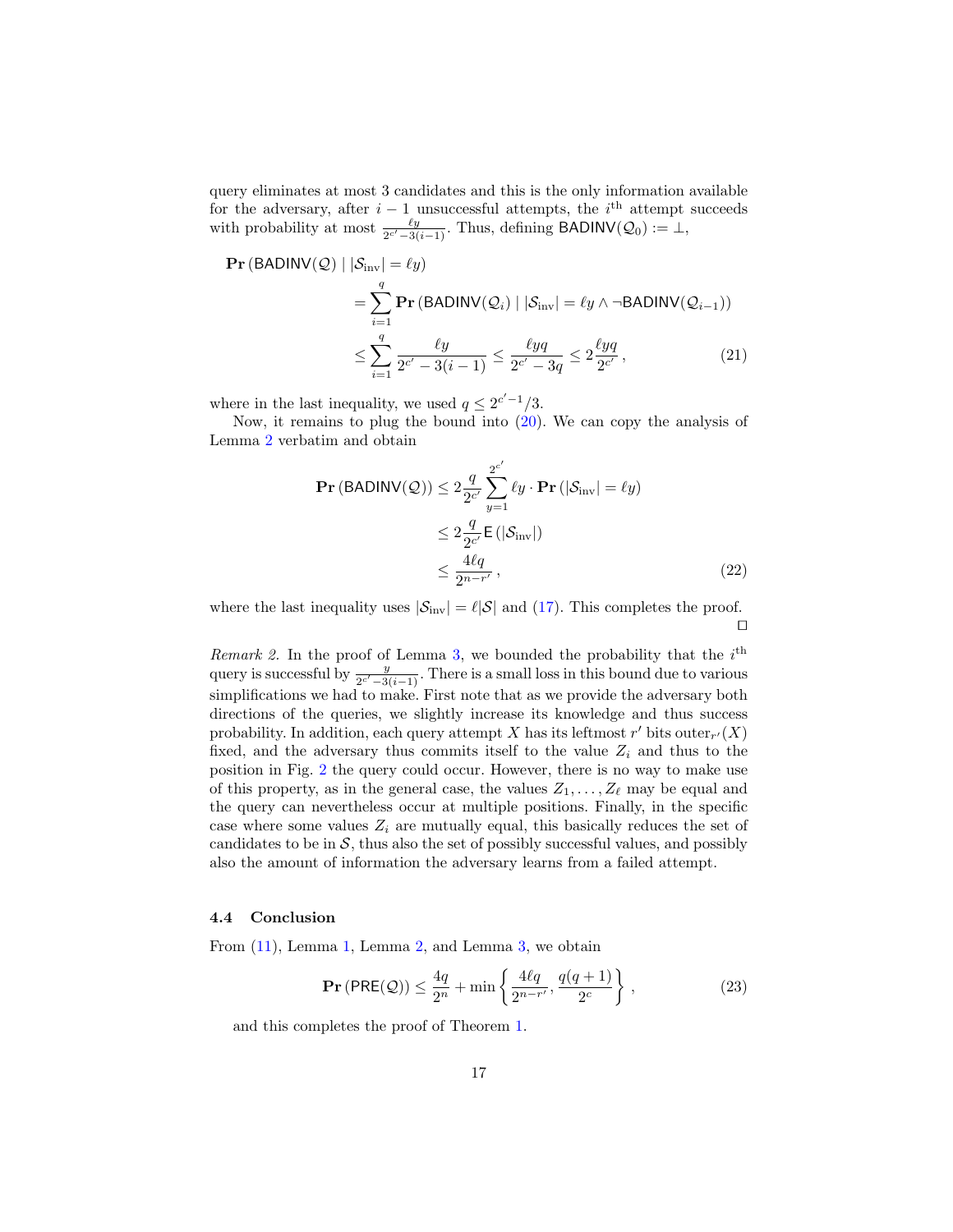<span id="page-17-1"></span>

Fig. 2: Illustration of the conditioned BADINV(Q) event for  $\ell = 4$  and  $y = 2$ . To win, the adversary must guess any node from  $\bigcup_{i=1}^{4} Z_i$  on any of the  $y = 2$  dotted blue paths. A query attempt X is successful if and only if  $\mathcal{P}^{-1}(X) \to X \to \mathcal{P}(X)$ (depicted solid red) is a proper subpath of any of the blue lines. As  $\mathcal P$  is a permutation, a failed query attempt is either non-overlapping with any of the dotted blue paths, or it may partially overlap only at the ends of a blue line, the other cases are impossible and illustrated as such.

# <span id="page-17-0"></span>5 Conclusion

In this section, we compare our result with the state-of-the-art bound of [\(5\)](#page-8-1) (Section [3.1\)](#page-7-0) and the best existing attack. Recall that in Theorem [1,](#page-9-1) we obtained the following bound:

$$
\mathbf{Adv}_{\mathcal{H}}^{\text{epre}}(q) \le \frac{4q}{2^n} + \min\left\{\frac{4\ell q}{2^{n-r'}}, \frac{q(q+1)}{2^c}\right\}.
$$

If  $\ell = 1$ , our security bound matches the state-of-the-art bound up to a factor of 4, while if  $\ell > 1$ , our bound improves the existing state of the art significantly. In both cases, the bound matches the best known attack outlined in Section [3.2](#page-8-0) (up to constant). In the following, we show the improvement with the parameters used in the modes Ascon-Hash [\[16\]](#page-20-6) and Spongent [\[11\]](#page-20-3).

First consider the Ascon-Hash mode with parameters  $(b, c, r, r', n) = (320, 256,$ 64, 64, 256). In this case,  $\ell = n/r' = 4$ . In Fig. [3,](#page-18-0) we compare the state-of-the-art bound of Section [3.1,](#page-7-0) our new bound of  $(6)$ , and the best known attack of Section [3.2.](#page-8-0) We observe that our new bound *significantly* improves the stateof-the-art bound starting at a very low value of  $q$ . In detail, the adversarial advantage is approximately  $1.5 \times 10^{-36}$  for  $q \approx 2^{69}$  at the intersection point as shown in Fig. [3b,](#page-18-0) i.e., at the point where the old bound starts to degenerate but our new bound stays low.

It is also interesting to consider the largest mode of Spongent, i.e., with parameters  $(b, c, r, r', n) = (272, 256, 16, 16, 256)$ . It has a small rate, and consequently a high value  $\ell = n/r = 16$ , but the same capacity and output size as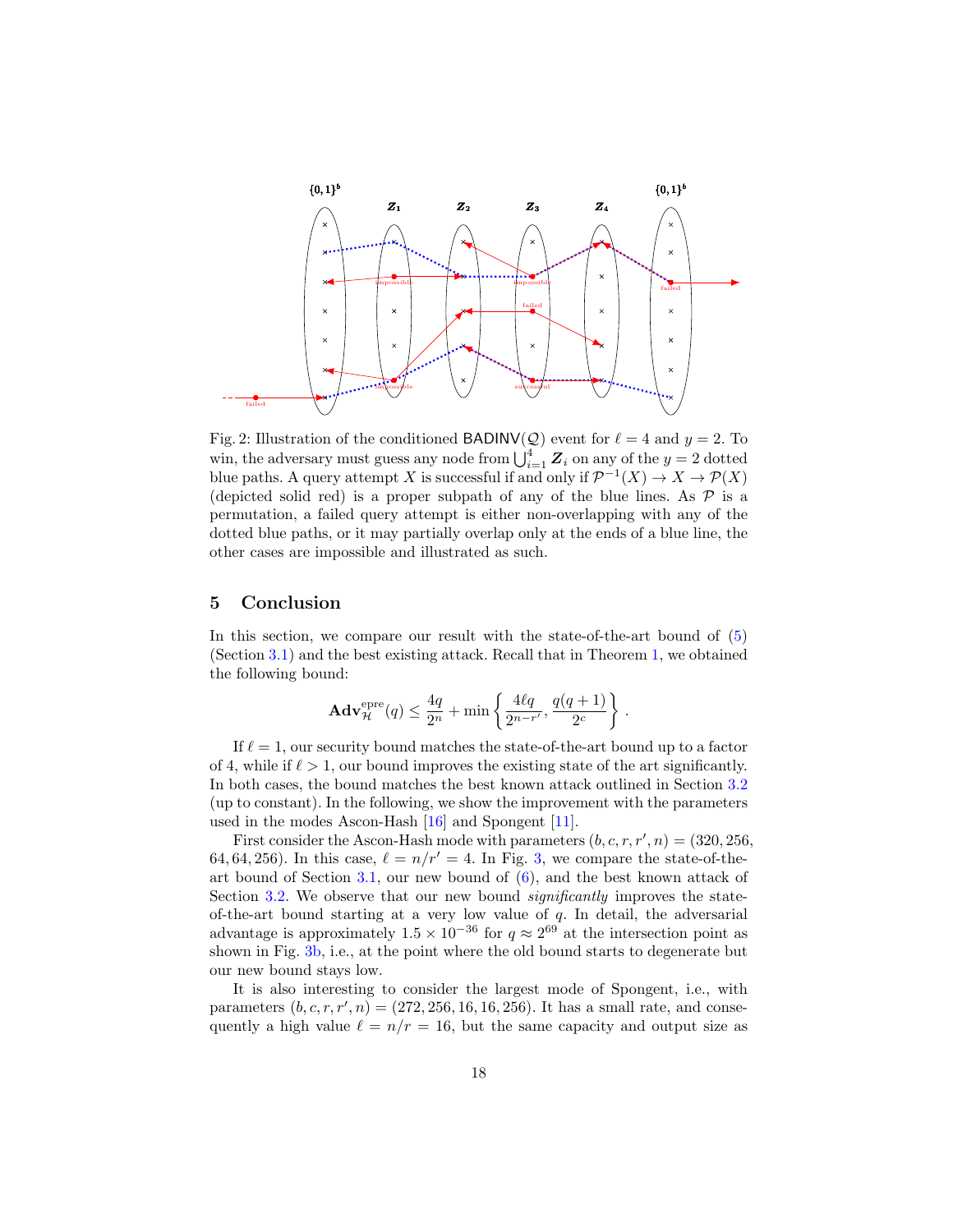the ones of Ascon-Hash. A comparison of the old bound, new bound, and best known attack is given in Fig. [4.](#page-19-4) Here, the intersection point occurs at  $q \approx 2^{23}$ , with an advantage of approximately  $3 \times 10^{-64}$ . Our bound thus improves even more the state-of-the-art bound to reach a preimage resistance close to 240 bits.

<span id="page-18-0"></span>

Fig. 3: Comparison of the state-of-the-art security bound, new security bound, and best known attack for the Ascon-Hash mode with parameters  $(b, c, r, r', n) =$ (320, 256, 64, 64, 256).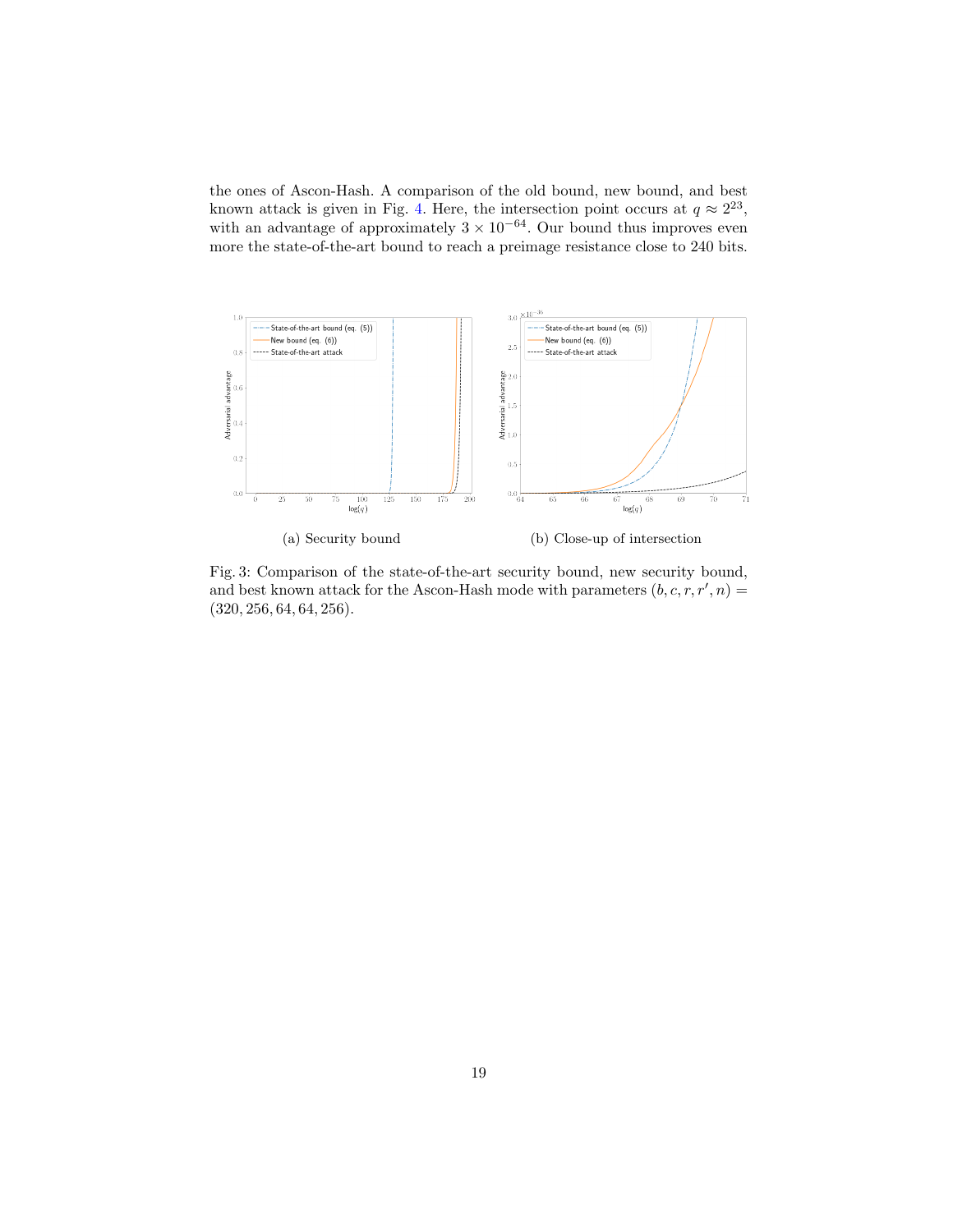<span id="page-19-4"></span>

Fig. 4: Comparison of the state-of-the-art security bound, new security bound, and best known attack for the Spongent mode with parameters  $(b, c, r, r', n) =$  $(272, 256, 16, 16, 256).$ 

# Acknowledgements

We would like to thank the anonymous reviewers from CRYPTO 2022 for their valuable comments, and in particular the reviewer that proposed a fix to the square root loss that was present in an earlier version of the proof. Charlotte Lefevre is supported by the Netherlands Organisation for Scientific Research (NWO) under grant OCENW.KLEIN.435. Bart Mennink is supported by the Netherlands Organisation for Scientific Research (NWO) under grant VI.Vidi.203.099.

## References

- <span id="page-19-1"></span>1. Aagaard, M., AlTawy, R., Gong, G., Mandal, K., Rohit, R.: ACE: An Authenticated Encryption and Hash Algorithm. Second Round Submission to NIST Lightweight Cryptography (2019)
- <span id="page-19-0"></span>2. Andreeva, E., Mennink, B., Preneel, B.: Security Reductions of the Second Round SHA-3 Candidates. In: Burmester, M., Tsudik, G., Magliveras, S.S., Ilic, I. (eds.) Information Security - 13th International Conference, ISC 2010, Boca Raton, FL, USA, October 25-28, 2010, Revised Selected Papers. Lecture Notes in Computer Science, vol. 6531, pp. 39–53. Springer (2010), [https://doi.org/10.1007/](https://doi.org/10.1007/978-3-642-18178-8_5) [978-3-642-18178-8\\_5](https://doi.org/10.1007/978-3-642-18178-8_5)
- <span id="page-19-2"></span>3. Bao, Z., Chakraborti, A., Datta, N., Guo, J., Nandi, M., Peyrin, T., Yasuda, K.: PHOTON-Beetle. Final Round Submission to NIST Lightweight Cryptography (2019)
- <span id="page-19-3"></span>4. Beierle, C., Biryukov, A., Cardoso dos Santos, L., Großschädl, J., Perrin, L., Udovenko, A., Velichkov, V., Wang, Q., Moradi, A., Shahmirzadi, A.: Schwaemm and Esch: Lightweight Authenticated Encryption and Hashing using the Sparkle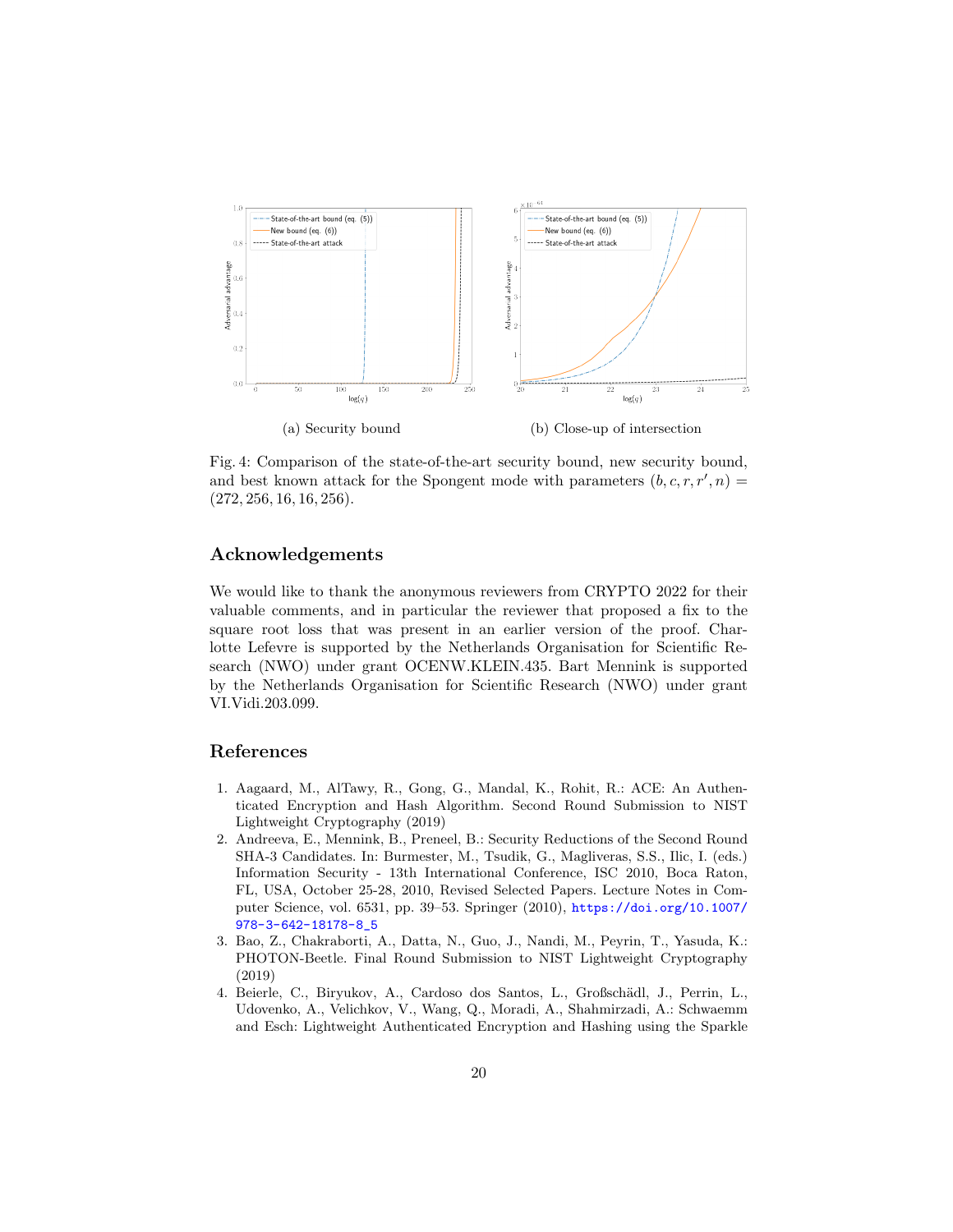Permutation Family. Final Round Submission to NIST Lightweight Cryptography (2019)

- <span id="page-20-7"></span>5. Beierle, C., Jean, J., Kölbl, S., Leander, G., Moradi, A., Peyrin, T., Sasaki, Y., Sasdrich, P., Sim, S.: SKINNY-AEAD and SKINNY-Hash v1.1. Second Round Submission to NIST Lightweight Cryptography (2019)
- <span id="page-20-11"></span>6. Bernstein, D.J.: CubeHash specification (2.B.1). Second Round Submission to NIST SHA-3 Competition (2009)
- <span id="page-20-12"></span>7. Bernstein, D.J., Kölbl, S., Lucks, S., Massolino, P.M.C., Mendel, F., Nawaz, K., Schneider, T., Schwabe, P., Standaert, F.X., Todo, Y., Viguier, B.: Gimli. Second Round Submission to NIST Lightweight Cryptography (2019)
- <span id="page-20-0"></span>8. Bertoni, G., Daemen, J., Peeters, M., Van Assche, G.: Sponge functions. Ecrypt Hash Workshop 2007 (May 2007)
- <span id="page-20-4"></span>9. Bertoni, G., Daemen, J., Peeters, M., Van Assche, G.: On the Indifferentiability of the Sponge Construction. In: Smart, N.P. (ed.) Advances in Cryptology - EUROCRYPT 2008, 27th Annual International Conference on the Theory and Applications of Cryptographic Techniques, Istanbul, Turkey, April 13-17, 2008. Proceedings. Lecture Notes in Computer Science, vol. 4965, pp. 181–197. Springer (2008), [https://doi.org/10.1007/978-3-540-78967-3\\_11](https://doi.org/10.1007/978-3-540-78967-3_11)
- <span id="page-20-2"></span>10. Bertoni, G., Daemen, J., Peeters, M., Van Assche, G.: The Keccak reference (January 2011)
- <span id="page-20-3"></span>11. Bogdanov, A., Knezevic, M., Leander, G., Toz, D., Varici, K., Verbauwhede, I.: spongent: A Lightweight Hash Function. In: Preneel, B., Takagi, T. (eds.) Cryptographic Hardware and Embedded Systems - CHES 2011 - 13th International Workshop, Nara, Japan, September 28 - October 1, 2011. Proceedings. Lecture Notes in Computer Science, vol. 6917, pp. 312–325. Springer (2011), [https://doi.org/10.1007/978-3-642-23951-9\\_21](https://doi.org/10.1007/978-3-642-23951-9_21)
- <span id="page-20-5"></span>12. Coron, J., Dodis, Y., Malinaud, C., Puniya, P.: Merkle-Damgård Revisited: How to Construct a Hash Function. In: Shoup, V. (ed.) Advances in Cryptology - CRYPTO 2005: 25th Annual International Cryptology Conference, Santa Barbara, California, USA, August 14-18, 2005, Proceedings. Lecture Notes in Computer Science, vol. 3621, pp. 430–448. Springer (2005), [https://doi.org/10.1007/11535218\\_26](https://doi.org/10.1007/11535218_26)
- <span id="page-20-13"></span>13. Daemen, J., Hoffert, S., Peeters, M., Van Assche, G., Van Keer, R.: Xoodyak, a lightweight cryptographic scheme. Final Round Submission to NIST Lightweight Cryptography (2019)
- <span id="page-20-8"></span>14. Daemen, J., Massolino, P., Rotella, Y.: The Subterranean 2.0 cipher suite. Second Round Submission to NIST Lightweight Cryptography (2019)
- <span id="page-20-9"></span>15. Dobraunig, C., Eichlseder, M., Mangard, S., Mendel, F., Mennink, B., Primas, R., Unterluggauer, T.: ISAP v2. Final Round Submission to NIST Lightweight Cryptography (2019)
- <span id="page-20-6"></span>16. Dobraunig, C., Eichlseder, M., Mendel, F., Schläffer, M.: Ascon v1.2. Final Round Submission to NIST Lightweight Cryptography (2019)
- <span id="page-20-1"></span>17. Guo, J., Peyrin, T., Poschmann, A.: The PHOTON Family of Lightweight Hash Functions. In: Rogaway, P. (ed.) Advances in Cryptology - CRYPTO 2011 - 31st Annual Cryptology Conference, Santa Barbara, CA, USA, August 14-18, 2011. Proceedings. Lecture Notes in Computer Science, vol. 6841, pp. 222–239. Springer (2011), [https://doi.org/10.1007/978-3-642-22792-9\\_13](https://doi.org/10.1007/978-3-642-22792-9_13)
- <span id="page-20-10"></span>18. Knudsen, L.R., Rechberger, C., Thomsen, S.S.: The Grindahl Hash Functions. In: Biryukov, A. (ed.) Fast Software Encryption, 14th International Workshop, FSE 2007, Luxembourg, Luxembourg, March 26-28, 2007, Revised Selected Papers. Lecture Notes in Computer Science, vol. 4593, pp. 39–57. Springer (2007), [https:](https://doi.org/10.1007/978-3-540-74619-5_3) [//doi.org/10.1007/978-3-540-74619-5\\_3](https://doi.org/10.1007/978-3-540-74619-5_3)